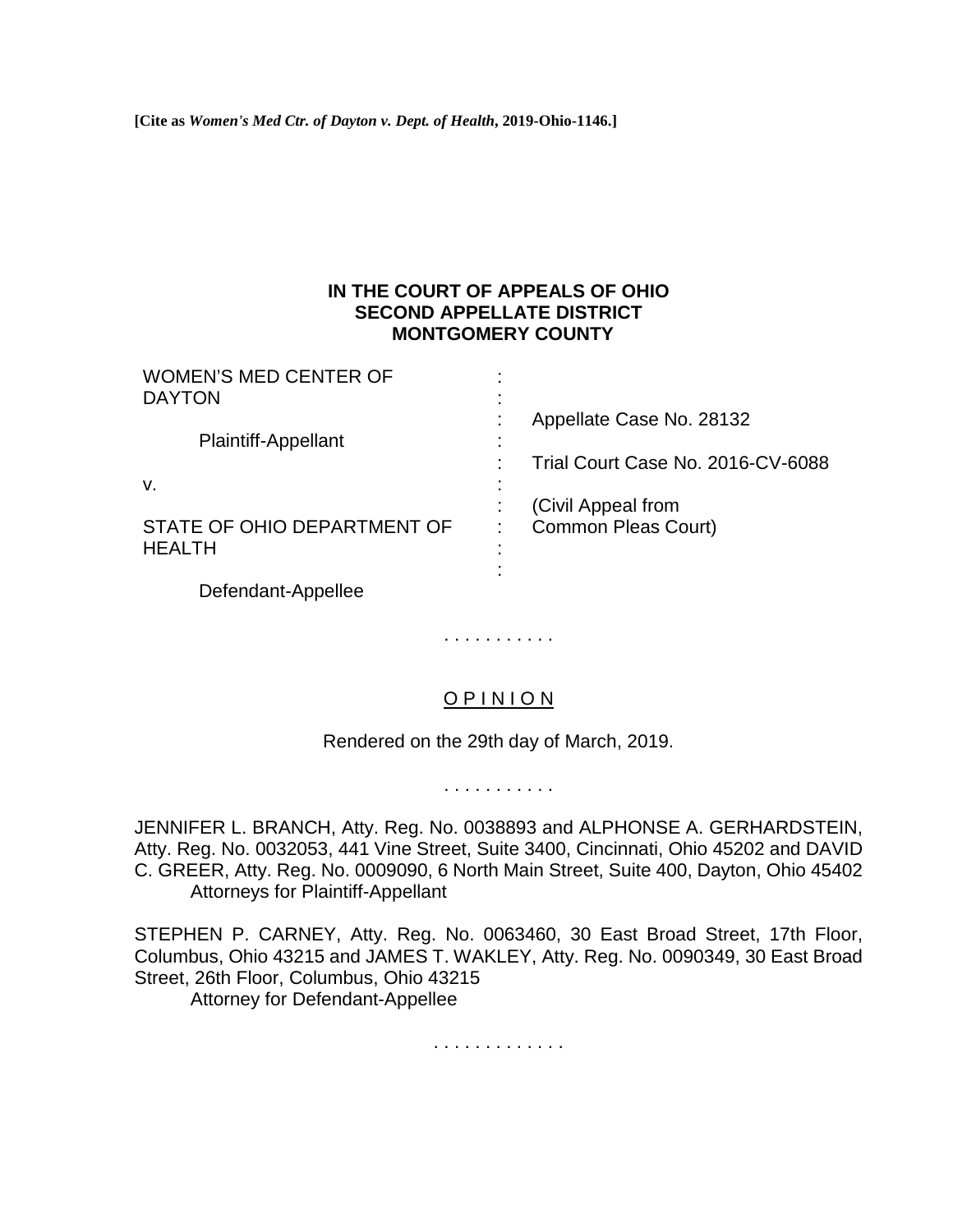DONOVAN, J.

**{¶ 1}** This matter is before the Court on the September 19, 2018 Notice of Appeal of Women's Med Center of Dayton ("WMCD"). WMCD, a facility at which abortions are performed, appeals from the trial court's August 22, 2018 judgment affirming the adjudication order of the Ohio Department of Health ("ODH") that both refused to renew and revoked WMCD's ambulatory surgical facility ("ASF") license, because WMCD did not have a written transfer agreement ("WTA") with a local hospital or a variance from that requirement, as required by law. We hereby affirm the judgment of the trial court.

**{¶ 2}** By way of background, we note that the administrative record before us contains the following stipulations of facts:

- 1. Women's Medical Group Professional Corporation ("WMGPC") operates [WMCD] which is located at 1401 East Stroop Road, Kettering, Ohio \* \* \* .
- 2. Dr. Haskell is a physician who has been licensed to practice medicine in the State of Ohio since 1974. He is the sole shareholder of [WMGPC]. Dr. Haskell is the Medical Director of WMCD.
- 3. [ODH] is a state agency established under Ohio Revised Code § 3701.01. \* \* \* Richard Hodges is the Director of [ODH] \* \* \*.
- 4. In October of 2002, [WMCD] submitted an application for licensure as an [ASF] to [ODH]. \* \* \*
- 5. ASFs are "Health Care Facilities" as that term is defined in Ohio Revised Code § 3702.30(A)(4). The [ODH] regulates and licenses [ASFs] and Health Care Facilities. If the Director of [ODH] determines that a health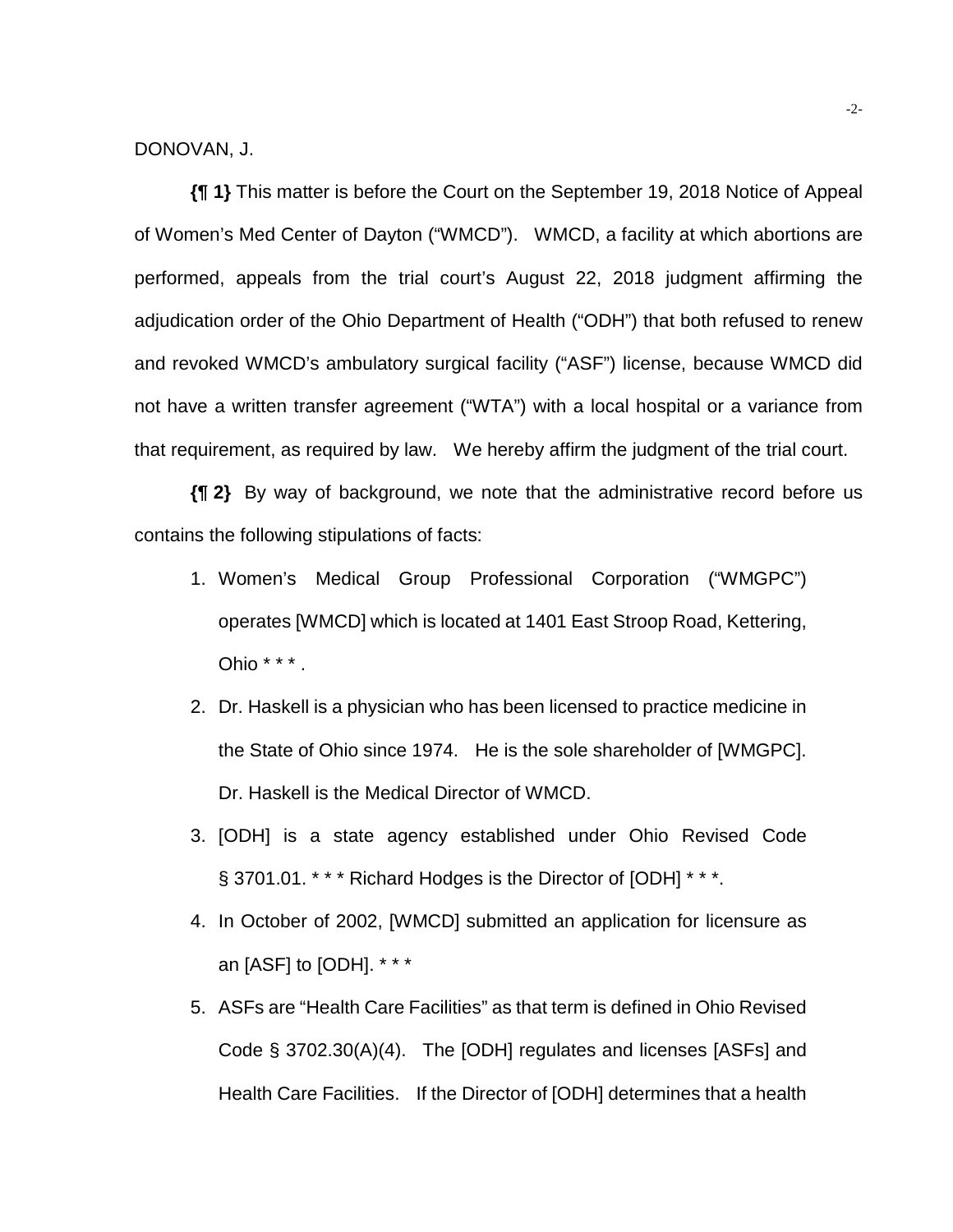care facility is operating without a license or violated any laws or regulations governing the operation of health care facilities, he may take any of the actions set forth in Ohio Revised Code § 3702.32.

- 6. WMCD had a WTA for a short time in 2002 but since then has never been able to obtain a WTA from a local hospital. In 2002 WMCD applied for a variance \* \* \* of the WTA regulation. In 2008 a previous Director of [ODH] granted WMCD's variance request in 2008. \* \* \* ODH also renewed WMCD's ASF license in 2008 and every year since through 2011. \* \* \*
- 7. WMCD annually applied for a renewal of its ASF license every year. WMCD's most recent application was made in July 2015. \* \* \*
- 8. On June 25, 2015 Director Hodges denied WMCD's variance requests for 2012, 2013, 2014, and 2015 for the reasons contained in Director Hodges['s] letter.<sup>1</sup>
- 9. On July 24, 2015 WMCD submitted a renewed 2014 variance request and its 2015 variance request and added a third backup physician. \* \* \*
- 10. On September 25, 2015 Director Hodges denied WMCD's variance requests for 2012, 2013, 2014, and 2015 for the reasons contained in Director Hodges<sup>[']</sup> letter.<sup>2</sup>

l

<sup>&</sup>lt;sup>1</sup> Hodges' June 25, 2015 correspondence to counsel for WMCD stated: "Pursuant to R.C. 3702.304 and O.A.C. 3701-83-14 \* \* \* I am denying the variance requests for [WMCD] for the 2012, 2013, and 2014 license period."

<sup>2</sup> Hodges' September 25, 2015 correspondence to counsel for WMCD provided: "Pursuant to R.C. 3702.304, O.A.C. 3701-83-14, and O.A.C. 3701-83-19 \* \* \* I am denying the variance requests of [WMCD] for the 2012, 2013, 2014 and 2015 license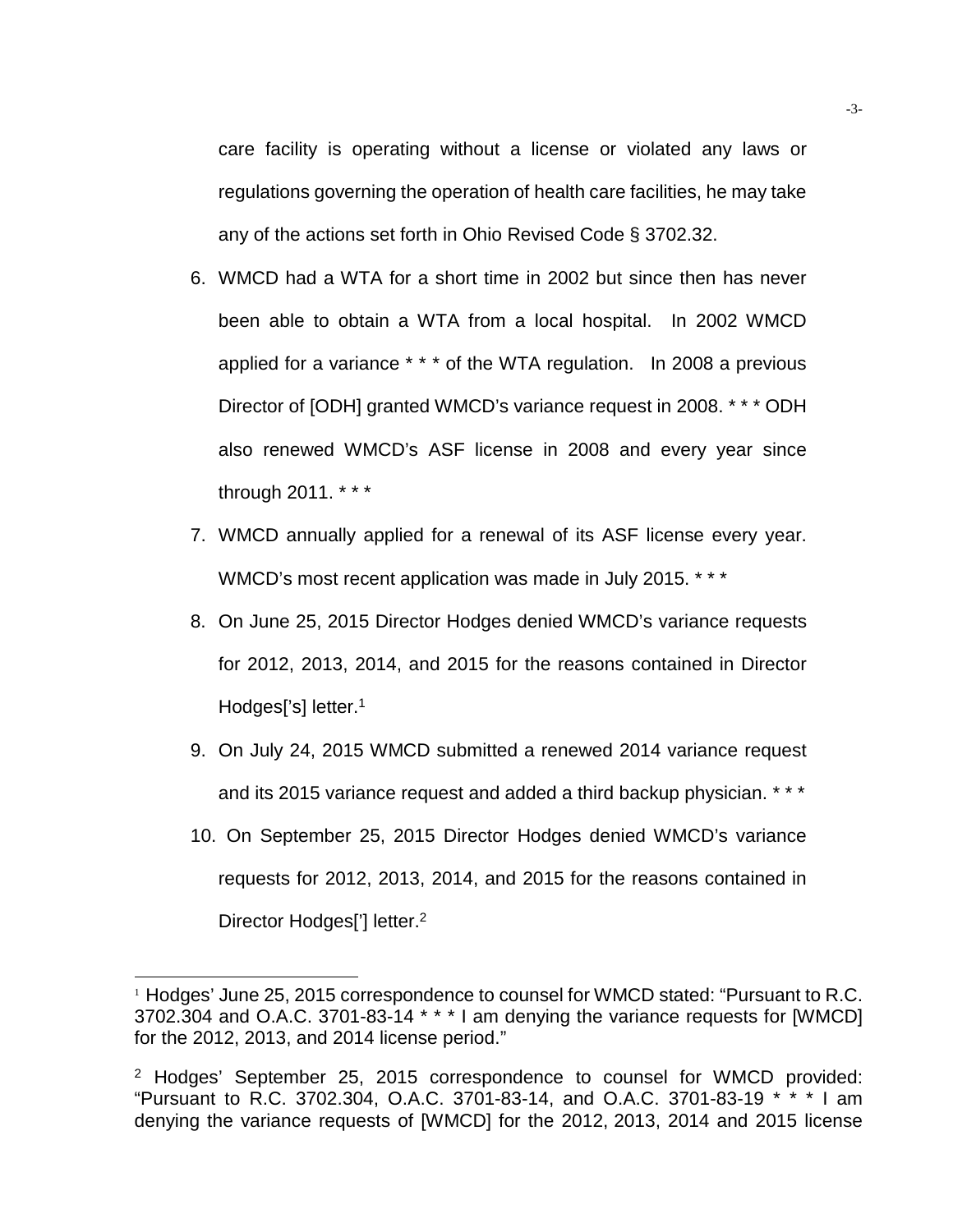- 11. Also on September 25, 2015, Director Hodges provided notice that he proposed to revoke and not renew WMCD's ASF license because WMCD did not have a WTA with a local hospital as required by O.R.C. § 3702.303 and O.A.C. § 3701-83-19(E). Director Hodges' reasons for proposing to revoke and not renew WMCD's ASF license are contained in Director Hodges' notice.<sup>3</sup>  $* * *$  The notice also stated that the facility may request a hearing concerning this proposal. WMCD timely filed a hearing request. \* \* \* Thereafter, ODH set the hearing in this case. \* \* \*
- 12. WMCD has not submitted another variance request for 2015.

Joint Exhibit A.

l

**{¶ 3}** An administrative hearing was held on April 26, 2016. On August 29, 2016,

the hearing examiner issued a report and recommendation that stated in part as follows:

8. Pursuant to R.C. § 3702.304(C) and OAC §3701-83-14(F), the refusal

of the Director to grant a variance or waiver, in whole or in part, shall be

final and shall not be construed as creating any rights to a hearing under

Chapter 119 of the Revised Code.

periods." The correspondence further provides: "Pursuant to R.C. 3702.304 and O.A.C. 3701-83-14, the denial of WMC[D]'s application for a variance shall not be construed as creating any rights to a hearing under Chapter 119 of the Revised Code."

<sup>3</sup> Hodges' notice provided: "I propose to issue an Order revoking and refusing to renew [WMCD's] [ASF license] in accordance with Revised Code (R.C.) Chapter 119 and R.C. 3702.32(D)(2) due to violations of R.C. 3702.303 and Ohio Admin. Code (O.A.C.) 3701- 83-19(E). R.C. 3702.303(A) requires an [ASF] to have a [WTA] with a local hospital for the safe and immediate transfer of patients when medical care is needed beyond that which can be provided in the facility. O.A.C. 3701-83-19(E) requires an [ASF] have a WTA with a hospital for the transfer of patients in the event of medical complications, emergency situations, and for other needs as they arise."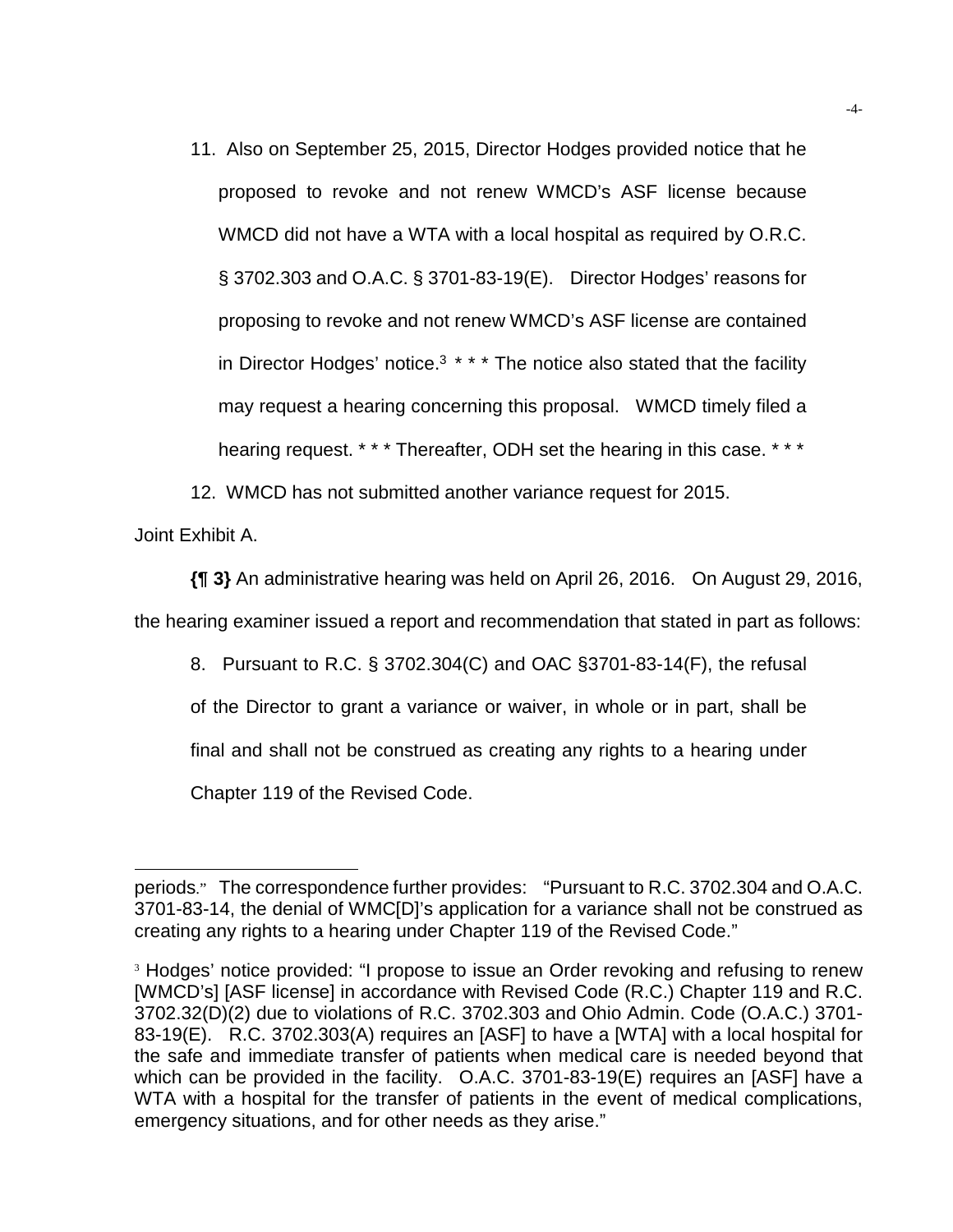9. Because WMCD does not have a written transfer agreement or a variance, WMCD does not meet the licensing requirements of OAC Chapter 3701.83.

10. Because WMCD does not meet the licensing requirements of OAC Chapter 3701.83, the Director's decision to not renew, or to revoke, the license of WMCD, is valid.

**{¶ 4}** WMCD filed objections to the report and recommendation. On November 30, 2016, ODH Director Hodges issued the adjudication order at issue herein. It stated in part as follows:

The Hearing Examiner found that each [ASF] must be licensed and meet certain quality standards established by ODH. R.C. 3702.30(D). The Hearing Examiner concluded that because WMC[D] does not have a [WTA] or a variance, WMC[D] does not meet the licensing requirements of O.A.C. Chapter 3710-83.

WMC[D]'s Objections state that evidence in the record supports granting a variance and therefore, renewing WMC[D]'s [ASF] license. WMC[D] argues that its variance application satisfies the requirements of R.C. 3702.304 by having three backup doctors that are credentialed with admitting privileges to Miami Valley Hospital, and by including the emergency protocol for transferring patients. WMC[D]'s Objections stated that it has shown that its emergency protocol and system of backup doctors "achieves the purpose of the written transfer agreement." The Objections also stated that the statute requiring a [WTA] is unconstitutional because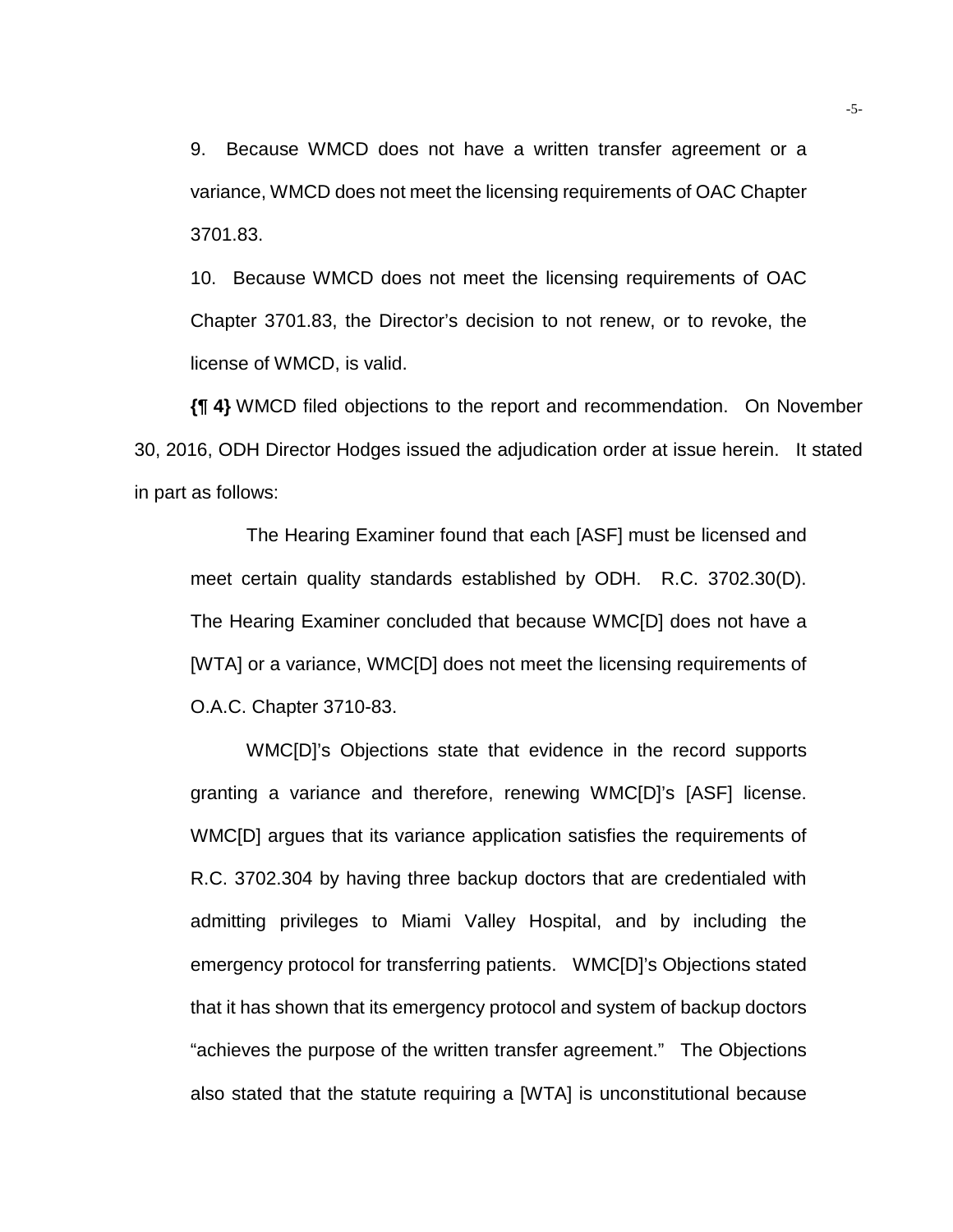the bill enacting the statute, House Bill 59, violated the single-subject provision of the Ohio Constitution.

 WMC[D]'s statements regarding the rejection of its variance application are not the subject of this Adjudication Order. R.C. 3702.304(C) provides that the Director's decision to grant, refuse, or rescind a variance is final. O.A.C. 3701-83-14 provides that the Director's denial of a variance is final and does not create the right to hearing under Chapter 119. Therefore, the Hearing Examiner properly determined that WMC[D]'s constitutional challenges to the statute were not within the administrative hearing['s] purview. In the same respect, WMC[D]'s challenges to House Bill 59 [are] beyond the power of the Hearing Officer to decide. The Hearing Officer liberally permitted WMC[D] to proffer its record and include arguments regarding the single-subject rule. However, determining the constitutionality of state statutes is beyond the scope of an administrative licensing hearing.

\* \* \* WMC[D]'s Objections argue that the Hearing Examiner relied upon the rule and not the statute. To the extent that the Hearing Examiner's conclusions might not rely on both the statute and the rule, as bases for revocation, I hereby modify the Report and Recommendation to rely on both a violation to R.C. 3702.303(A) and a violation of O.A.C. 3701- 83-19 as independent bases to refuse to renew, and to revoke, WMC[D]'s license.

In conclusion, the Hearing Examiner recommended that the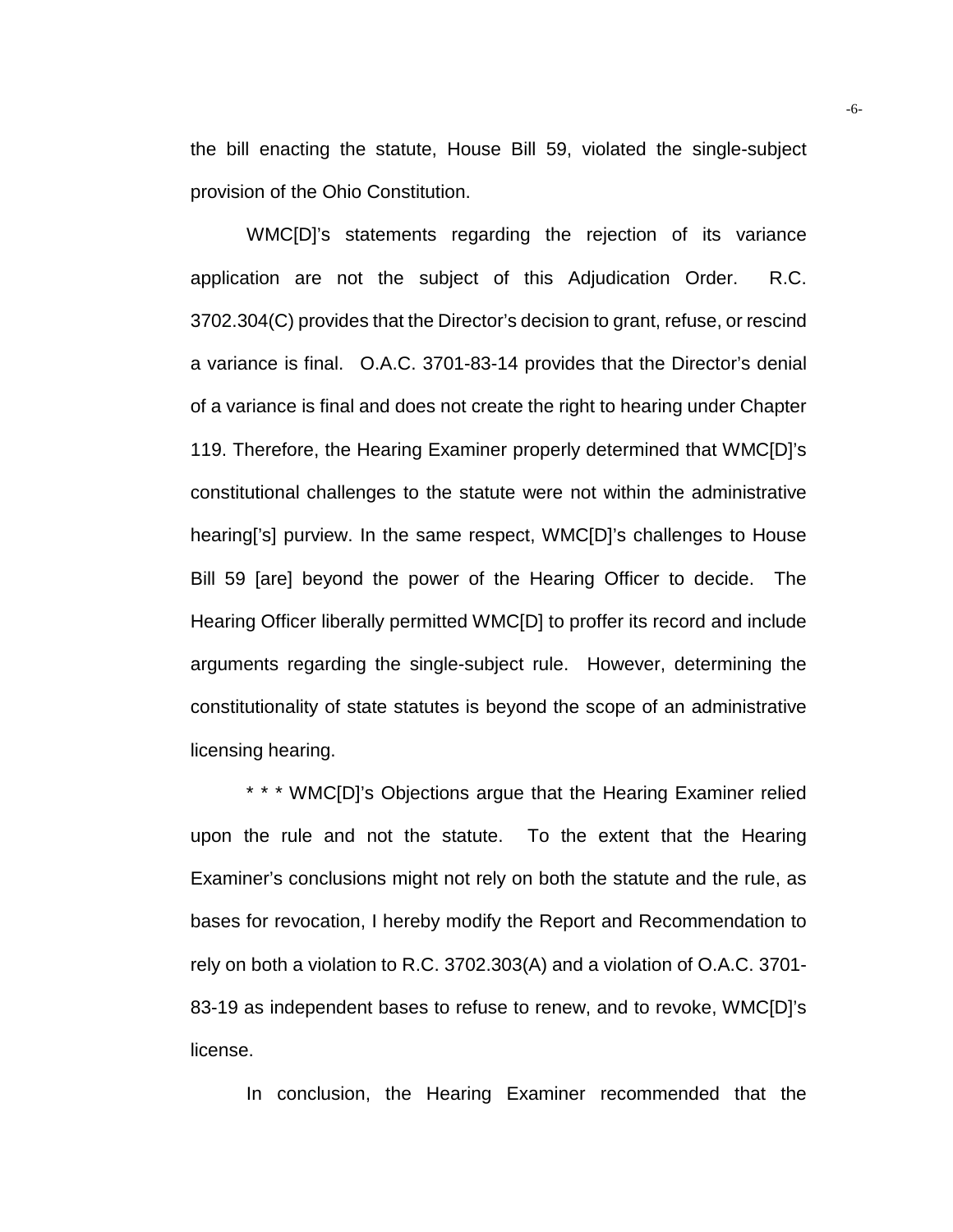Director's decision not to renew or to revoke, the license of WMC[D] is valid as a matter of law. Based upon such report, recommendation, transcript of testimony and evidence, and objections of the parties, and additional testimony and evidence, and in accordance with R.C. 3702.32, R.C. 3702.303(A), R.C. Chapter 119, and O.A.C. 3701-83-19(E), I hereby issue this Adjudication Order refusing to renew and revoking WMC[D]'s health care facility license.

**{¶ 5}** WMCD filed a notice of appeal in the trial court, asserting in part:

1. The [ODH's] adjudication order is arbitrary, contrary to law, and is not supported by reliable, probative, and substantial evidence.

2. [WMCD's] license should not be revoked and should be renewed because [WMCD] has satisfied the requirements of R.C. § 3702.304 and is entitled to a variance from the [WTA].

3. Revised Code § 3702.303 is void and unenforceable because it violates the logrolling provision of the Ohio [C]onstitution.

4. Ohio Administrative Code § 3701-83-19(E) and O.A.C. § 3701-83-14 are unenforceable because they were superseded by R.C. § 3702.303 and R.C. § 3702.304.

WMCD's notice of appeal also pointed out that it had filed a separate action in federal court, *Planned Parenthood Southwest Ohio Region, et al. v. Richard Hodges, et al.,*  S.D.Ohio No. 1:15-cv-568, claiming that Ohio's written transfer agreement requirement, and various laws related to this requirement, violated WMCD's due process and equal protection rights under the United States Constitution, and that it had "not waived those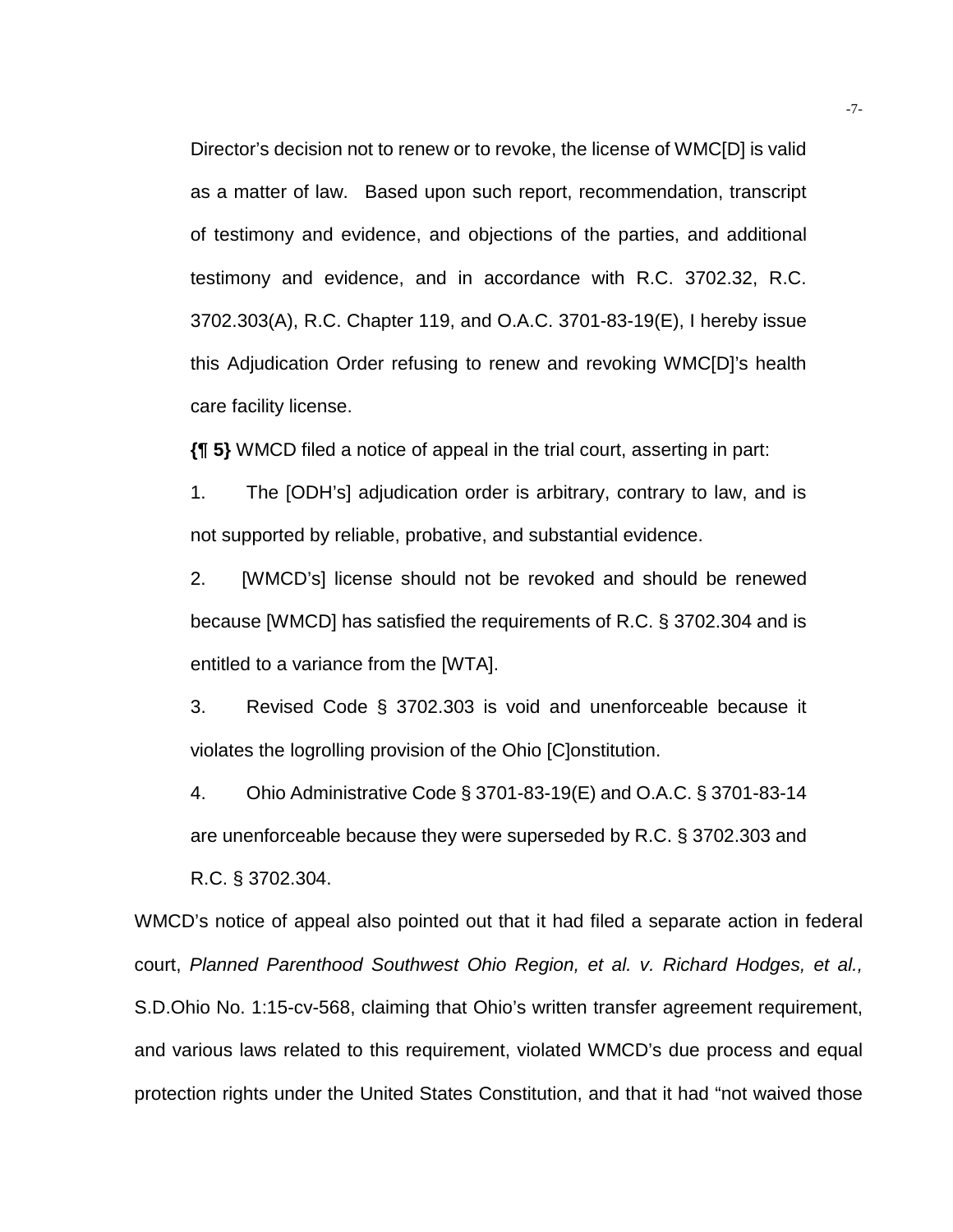claims by not raising them in this action."

**{¶ 6}** On December 2, 2016, WMCD filed an emergency motion to stay the ODH's order. WMCD asserted that, if the stay were denied, that "decision would effectively close the last abortion facility in the Dayton area before [WMCD's] appeal [was] decided." On December 8, 2016, ODH filed a memorandum in opposition to the stay, to which WMCD filed a reply. On December 12, 2016, the trial court granted WMCD's emergency motion for a stay of the ODH's order.

**{¶ 7}** WMCD filed a brief in the trial court, detailing the arguments set forth in its notice of appeal. WMCD argued that ODH's decision not to renew and to revoke its license pursuant to R.C. 3702.303 was contrary to law because the way the WTA requirement was enacted violated the single subject provision of the Ohio Constitution.4 WMCD observed that the "WTA requirement (R.C. § 3702.303) and the variance requirement (R.C. § 3702.304) were enacted by the Ohio legislature as part of HB 59, the omnibus budget bill," and that, at "the end of the state budget process Ohio legislators buried controversial anti-abortion provisions in the several thousand pages of a budget bill that was sure to pass."

**{¶ 8}** WMCD further asserted that the "Director premised his adjudication order in part upon O.A.C. § 3701-83-14 and O.A.C. § 3701-83-19. These administrative rules were codified in 2015 when the Ohio legislature passed R.C. § 3702.303 and R.C. 3702.304. Because the earlier regulations conflict with R.C. § 3702.303 and R.C. § 3702.304, they are unenforceable."

l

<sup>4</sup> "No bill shall contain more than one subject, which shall be clearly expressed in its title.

<sup>\* \* \*.&</sup>quot; Ohio Constitution, Article II, Section (D).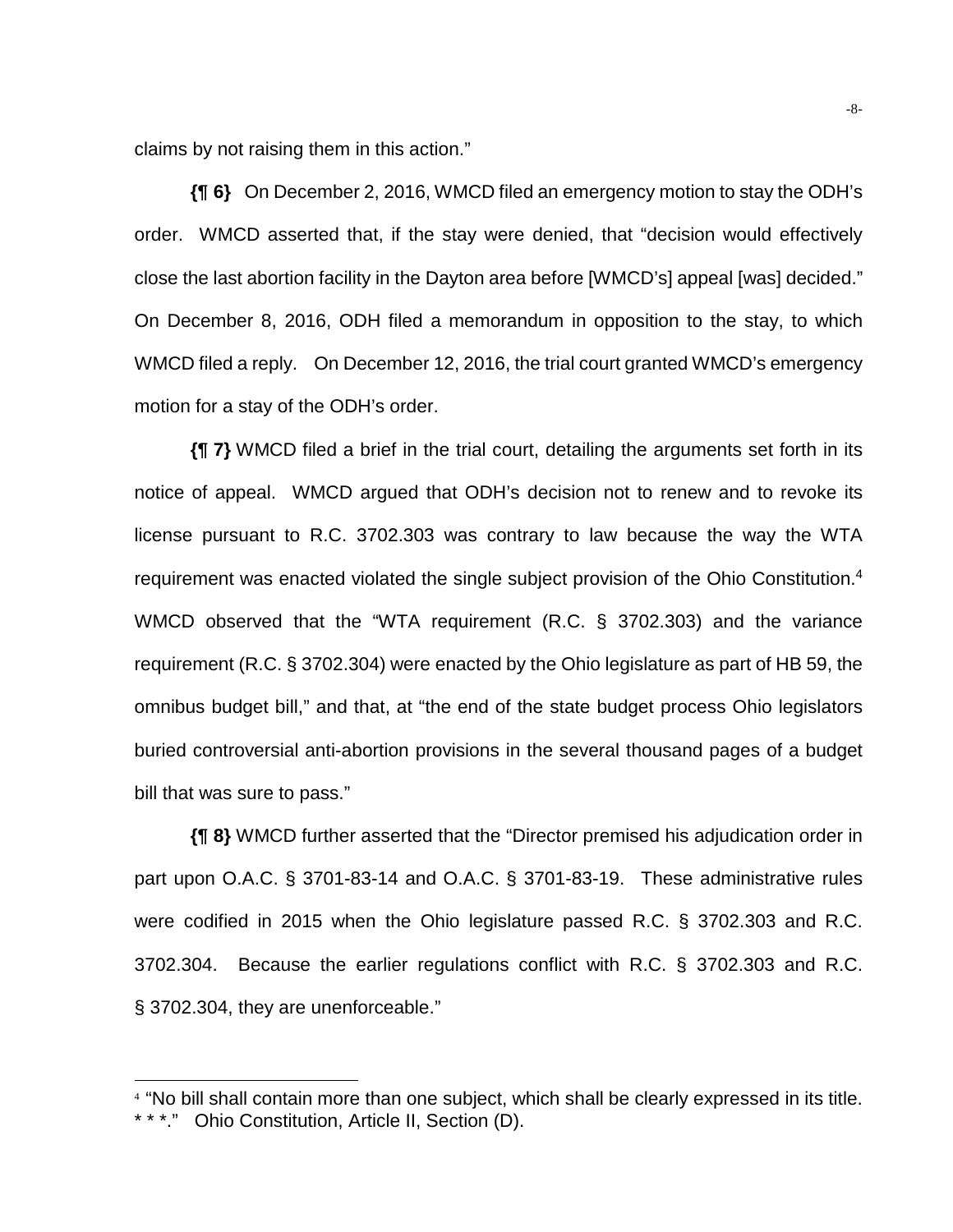**{¶ 9}** With respect to the trial court's jurisdiction, WMCD argued that, under R.C. 119.06, "an adjudication order triggers the Chapter 119 right to a hearing," and "WMCD was entitled to a hearing prior to the Director making a final decision regarding the variance." WMCD argued that ODH refused to give it a hearing prior to the denial of the variance on September 25, 2015; "[t]he denial letter explicitly stated that it was a final decision and that WMCD would have no right to a hearing." Finally, WMCD argued that the denial of its request for a variance was not supported by reliable, probative and substantial evidence.

**{¶ 10}** ODH filed its brief in response on March 1, 2017. ODH asserted that the "ultimate issue here is simple: When the [ODH] found that [WMCD] lacked a written transfer agreement \* \* \*, was that conclusion supported by reliable, probative, and substantial evidence and in accordance with law? The answer is yes, because WMCD admits that it does not have one." ODH asserted that, while WMCD argued that it was entitled to a variance, "the variance is not at issue here, as that decision is purely discretionary and not subject to judicial review."

**{¶ 11}** On March 15, 2017, WMCD filed a reply brief, in which it asserted that ODH incorrectly attempted "to distinguish the variance process from the license revocation," because WMCD's "inability to challenge the denial of the variance renders the right to appeal the license revocation effectively meaningless."

**{¶ 12}** On July 20, 2017, the parties filed a joint motion to stay the proceedings in this case until the Supreme Court of Ohio issued its decision in *Capital Care Network of Toledo v. State of Ohio Dept. of Health,* Case No. 2016-1348. The motion asserted that both the pending case and *Capital Care* addressed 1) whether the bill enacting the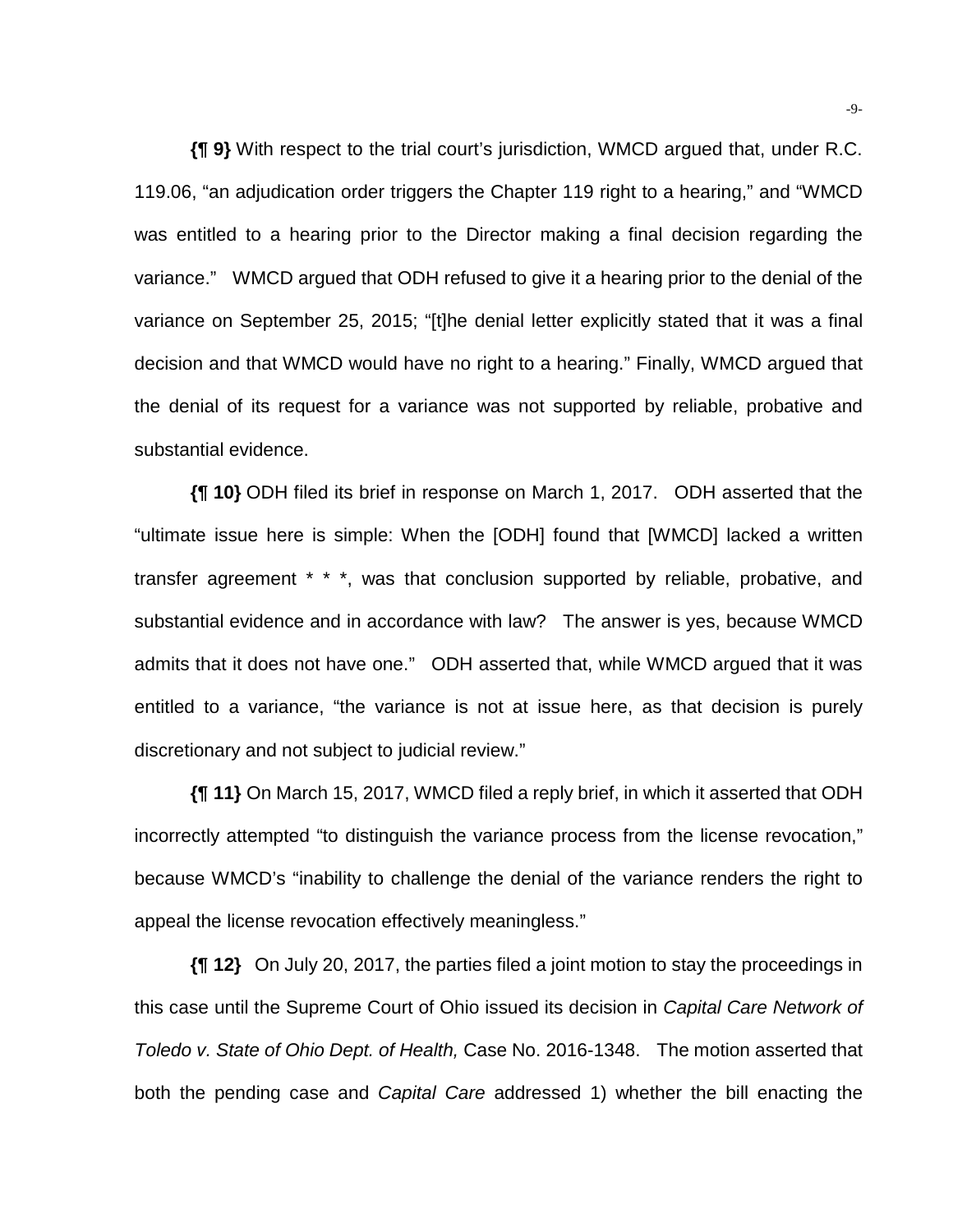relevant state statute was adopted in violation of the Ohio Constitution's single-subject rule, thus rendering the statutory requirement unconstitutional, and 2) whether an earlier Ohio administrative rule regarding transfer agreements could validly be used to justify license revocation. The parties argued that, since *Capital Care* may resolve this case, "judicial resources and party expenses are best preserved by staying this case pending the outcome of *Capital Care*." The court granted the motion to stay on August 18, 2017.

**{¶ 13}** On January 24, 2018, the Ohio Supreme Court decided *Capital Care*, 153 Ohio St.3d 362, 2018-Ohio-440, 106 N.E.2d 1209. The Ohio Supreme Court held:

The order of the Ohio Department of Health revoking the health care facility license of Capital Care Network of Toledo is supported by reliable, probative, and substantial evidence and is in accordance with law because Capital Care operated without a written transfer agreement for a period of five months and its subsequent agreement with the University of Michigan does not satisfy the Ohio Administrative Code requirement to establish and maintain written transfer agreements for patients in emergency situations. *Id*. at syllabus.

**{¶ 14}** The Court further held:

\* \* \* [C]ontrary to the approach of the court of appeals in reaching the constitutionality of R.C. 3702.303, 3702.304, and 3727.60, our precedent directs that "this court will not reach constitutional issues unless absolutely necessary." *State v. Talty*, 103 Ohio St.3d 177, 2004-Ohio-4888, 814 N.E.2d 1201, ¶ 9; *In re Miller*, 63 Ohio St.3d 99, 110, 585 N.E.2d 396 (1992). And our long-standing practice disfavors issuing advisory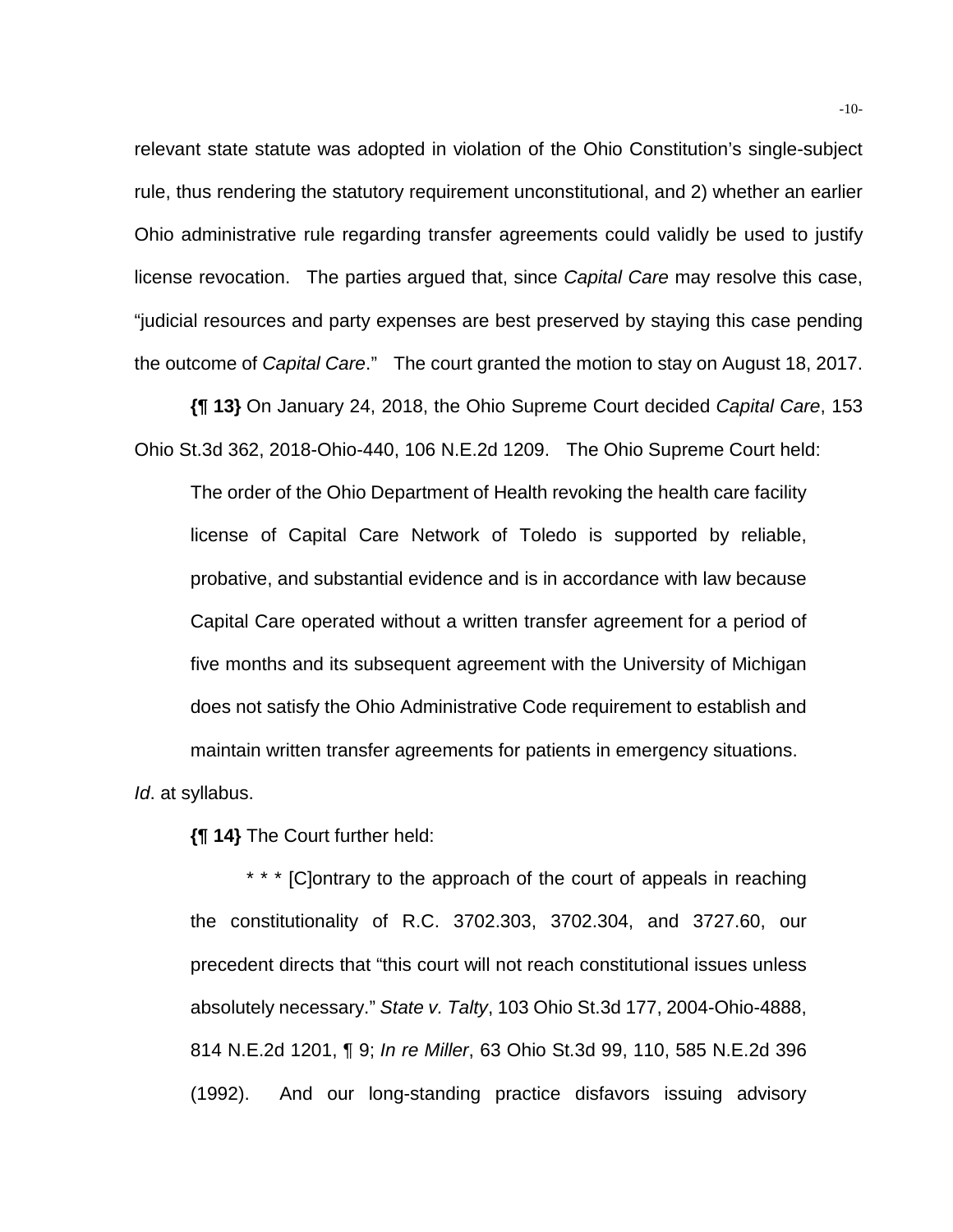opinions. *Dohme v. Eurand Am., Inc*., 130 Ohio St.3d 168, 2011-Ohio-4609, 956 N.E.2d 825, ¶ 27; *Egan v. Natl. Distillers & Chem. Corp*., 25 Ohio St.3d 176, 495 N.E.2d 904 (1986), syllabus. As Chief Justice Roberts has stated, "[I]f it is not necessary to decide more, it is necessary not to decide more." *PDK Laboratories, Inc. v. United States Drug Enforcement Admin.* 362 F.3d 786, 799 (D.C.Cir.2004) (Roberts, J., concurring in part and concurring in judgment). We thus decline to address the constitutional issues in this case, because revocation of Capital Care's license is supported by reliable, probative, and substantial evidence and is accordance with law.

*Id.* at ¶ 31.

**{¶ 15}** On March 12, 2018, the trial court lifted the stay.

**{¶ 16}** Following a status conference on July 18, 2018, the court scheduled oral arguments for August 17, 2018. On that date, the court indicated to the parties that it was "very mindful of the prohibition on a trial court resorting in the first instance to a finding of unconstitutionality of a statute \* \* \*" and its intention to adhere to that prohibition. With this prohibition in mind, the court questioned "whether [it] ha[d] jurisdiction over any issue pertaining to the variance at play." Noting that WMCD's notice of appeal "made specific reference to the adjudication by the Director for the revocation and non-renewal of the licensure" and "did not make specific reference to the variance," the court observed that "with regard to the variance issues, in both the regulatory scheme and the statutory scheme, there is language indicating that the variance is not a judicially reviewable determination."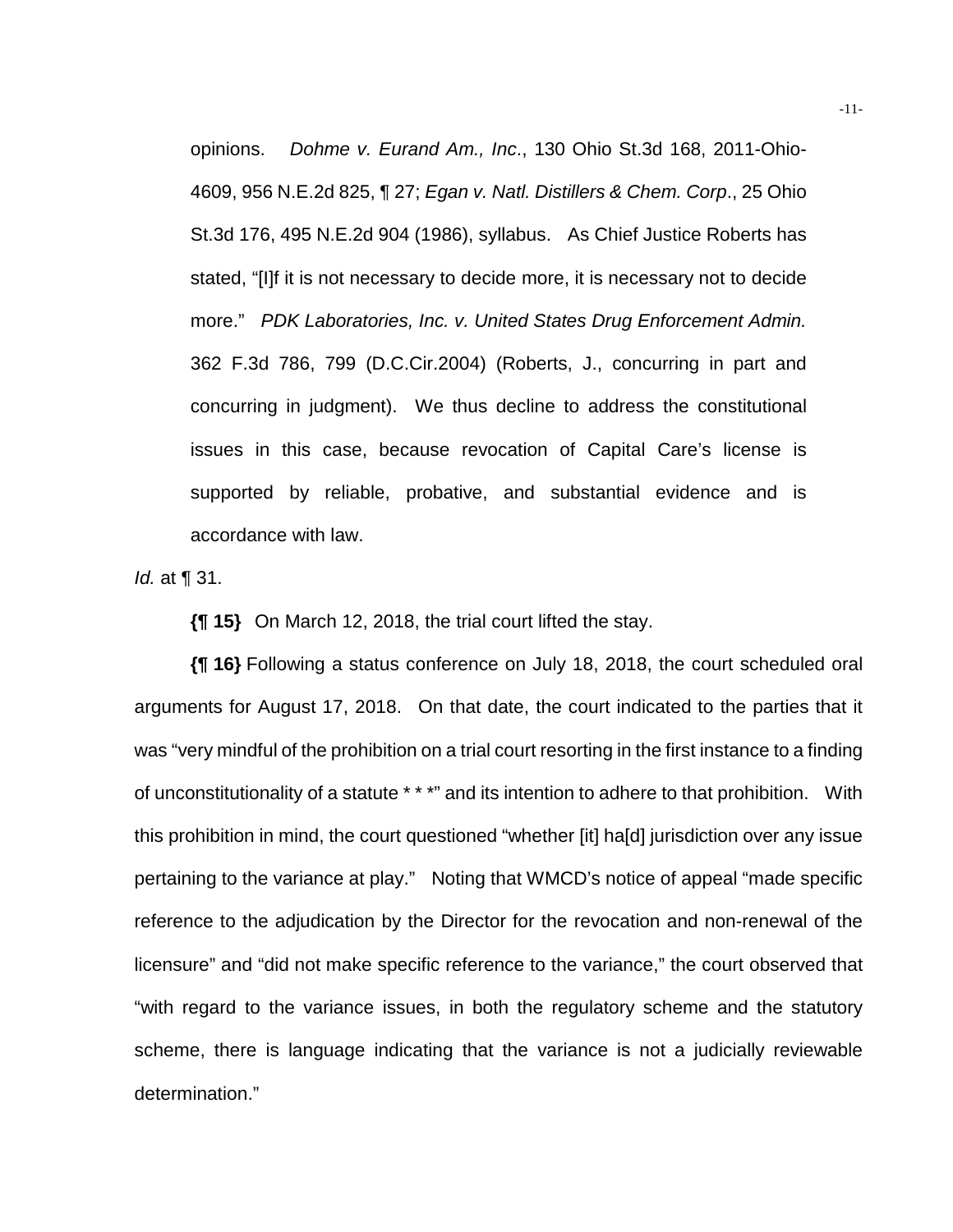**{¶ 17}** The court then asked counsel for WMCD to respond to the jurisdictional issue. Counsel responded that WMCD's arguments "include the argument that the decision to deny the variance, that September 25th letter, [was] in itself an adjudication order," and that the court's jurisdiction "stems not only from the phrase or the definition of what an adjudication is but from what actually happened here." Counsel argued that, in the order from which WMCD appealed, the Director said "that he relied on the hearing officer's finding that [WMCD] (1) did not have a written transfer agreement; and (2) did not have a variance. That is the basis for the decision to revoke the license." Counsel further argued:

And so the argument would be once the adjudication order, which I'm calling the September 25th letter denying the variance was issued, at that moment it changed the rights of [WMCD], it was about the variance, they can't get a license, and the Director of [ODH], when he did that, was premature, frankly. He didn't first make it a proposal; he didn't first tell us we could have a hearing; he didn't give us an opportunity to exercise our 119 rights. Just because the 119 rights weren't given before that letter came out, that is sufficient to declare that invalid. And for that reason, the entire adjudication order to revoke should be reversed.

**{¶ 18}** The trial court then asked counsel for ODH to address whether the court had jurisdiction over the variance issue. Counsel argued that the variance determination and the adjudication order revoking and refusing to renew the licensure were "two separate orders." ODH argued that WMCD was attempting to take what was a very specific proceeding dealing only with whether it had a written transfer agreement and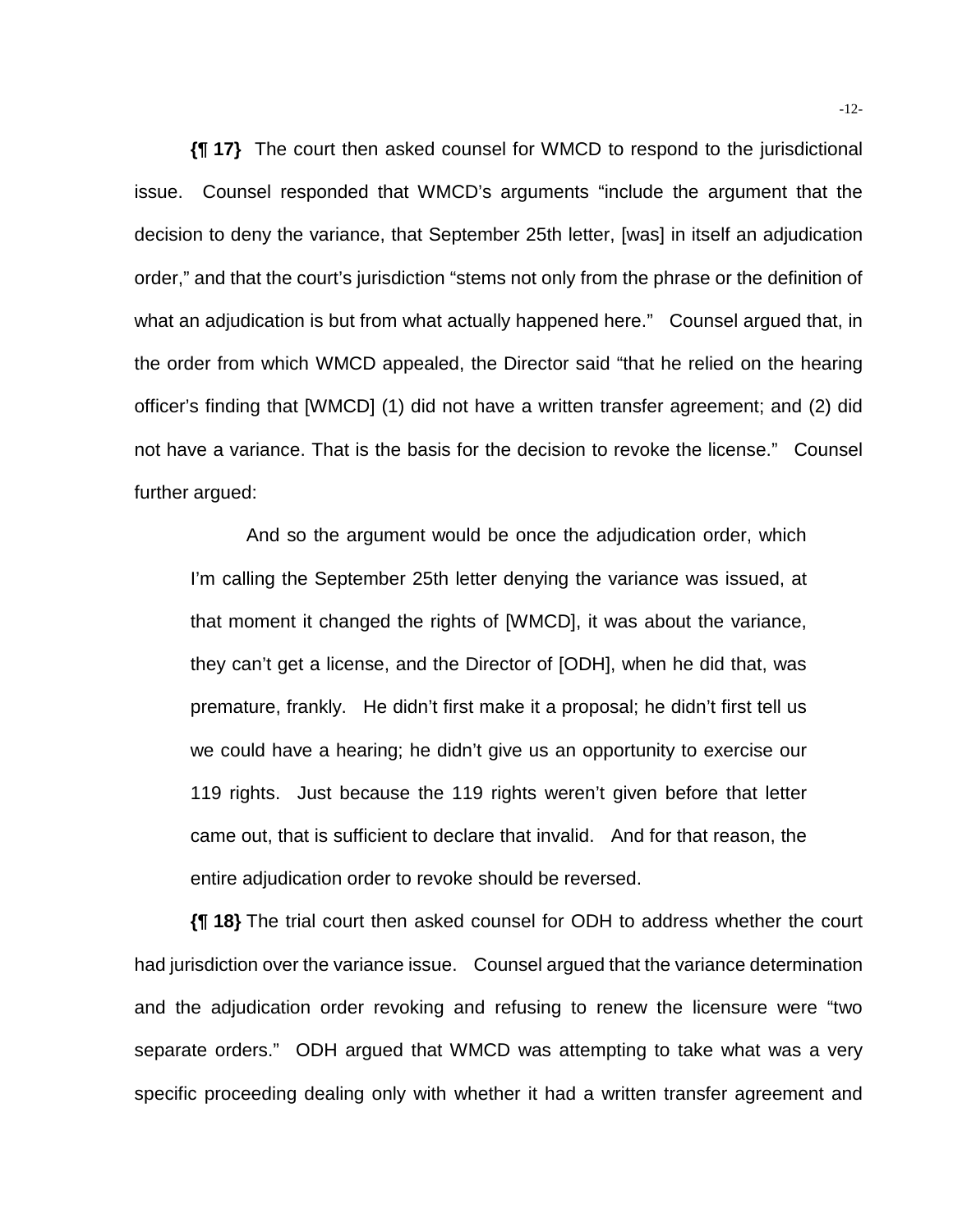"shoehorn this variance determination" in an attempt to get review, which was "entirely improper \* \* \* because \* \* \* it's a separate order, separate set of proceedings, separate application." Counsel argued that the trial court lacked jurisdiction over the variance "because the General Assembly hasn't granted it but beyond that because it was never an appropriate consideration for the hearing examiner and it wasn't in the order that has been appealed to this Court thereby invoking this Court's jurisdiction."

**{¶ 19}** Counsel for ODH further argued that the "General Assembly decides what is a reviewable adjudication order under [R.C. Chapter] 119," and "in fact, the classes, although they are very broad in 119, do not encompass the type of purely discretionary review that we have in the variance determination." Counsel argued that the variance determination was "something of its own species that should be governed by its own statute."

**{¶ 20}** In response, WMCD argued that there is "nothing in [R.C. 3702.304] that says Chapter 119 rights are prohibited and \* \* \* Chapter 119.06 provides Chapter 119 rights in a situation like this where the top person in the agency, the Director, is using his decision to deny the variance to revoke the license." Counsel for WMCD argued:

I would argue that [the] decision by the Director in September to deny the variance for the first time since 2008 \* \* \* became the decision that prohibited [WMCD] from ever getting a license. It was as if the Department can now decide that this abortion clinic can no longer operate. We figured out the trick. We figured out that if we actually deny your application for a variance for an arbitrary reason, there's \* \* \* nothing in the record about why four doctors put a health and safety risk to the patient. The Department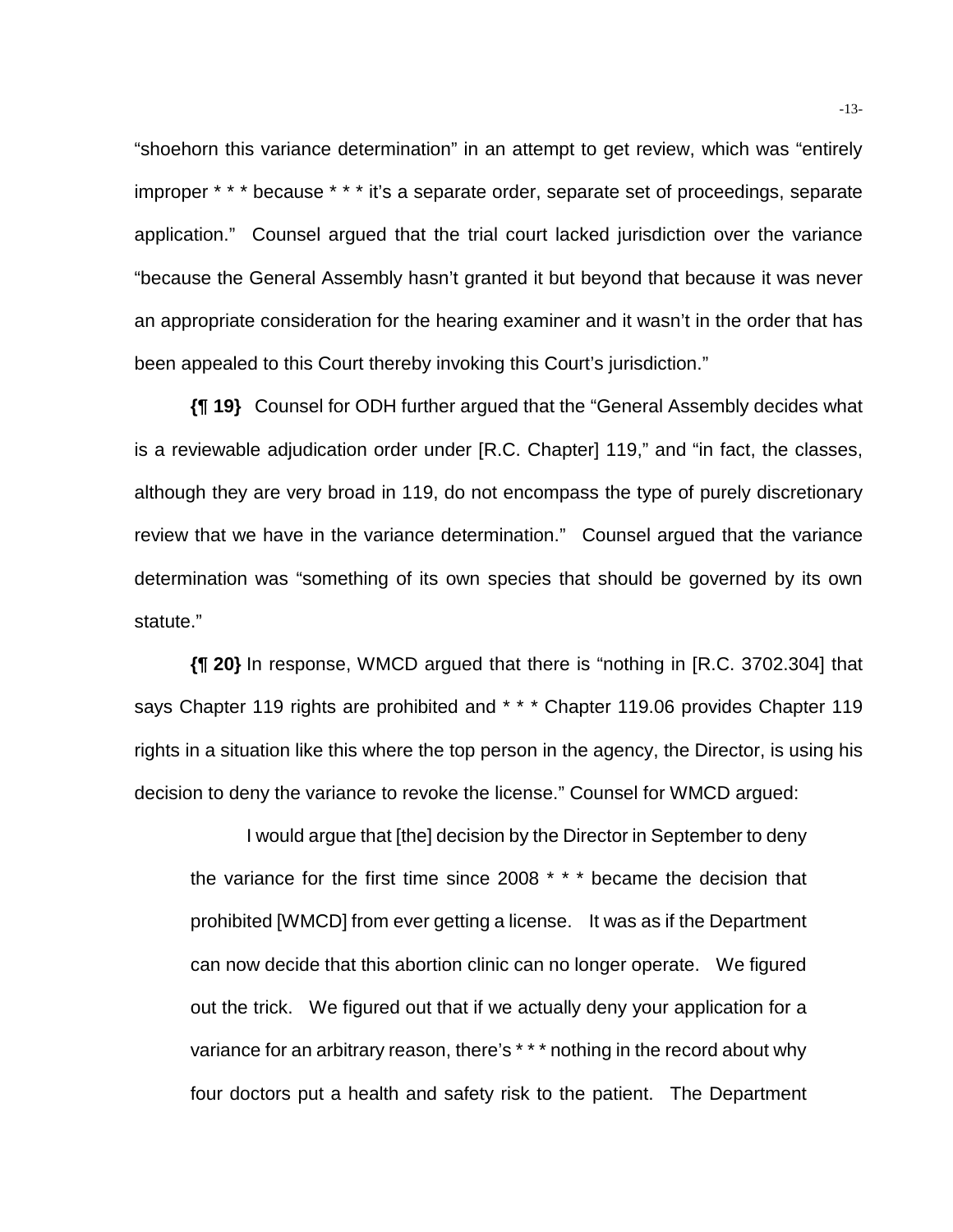offered no evidence in that regard. This was a purely arbitrary reason that was issued in order to close the clinic because it's an abortion clinic. That cannot be a decision that is unreviewable in the state of Ohio.

 That means that this clinic has absolutely no remedy in this state, that the Director has this ultimate power that is not reviewable by any court to deny a variance for an arbitrary reason with absolutely no evidence that it is found valid and use that denial as a grounds for revoking a license.

 So if that were going to be the decision of this Court, that the word final in the statute means final and unappealable, then that could raise a different issue which is a license holder in the state of Ohio should be granted the ability to have a review before its license is taken away. And if that's the decision of this Court, there would be no opportunity for a license holder to have that review in the state of Ohio.

**{¶ 21}** Co-Counsel for WMCD further asserted:

It would seem to me that the argument of discretion, as being something that the upper courts shouldn't have to bother with, would be fine if we're talking about whether you have pink or blue sheets on a bed in a nursing home but this is not a discretionary decision in that sense of the word.

These are decisions that came down at the same time on the same day and \* \* \* it took both of them to put this entity out of business which is what was done here. And that, certainly, is a decision that, it seems to me, under the law and the rules of construction of legislative intent, make this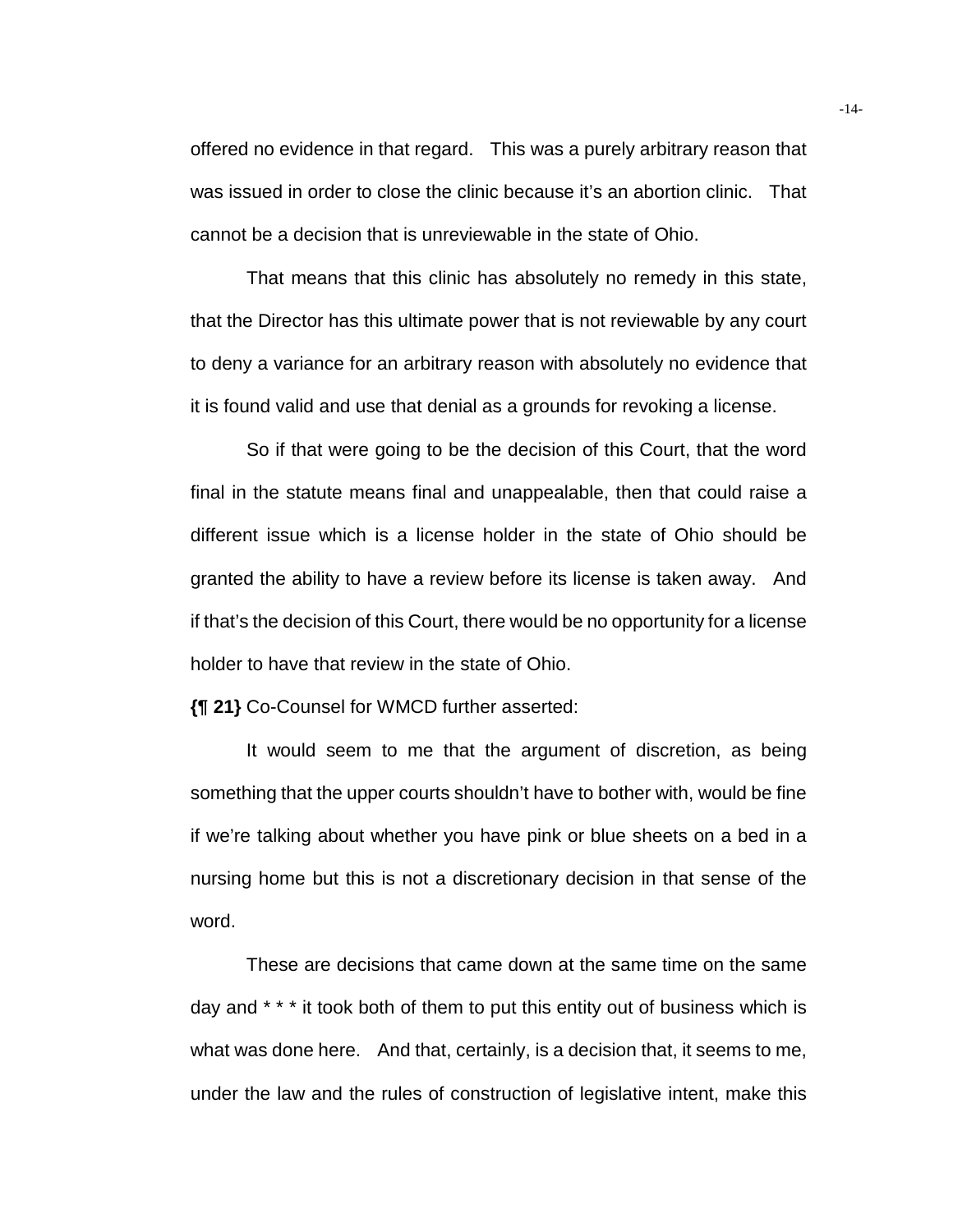an appealable decision as part of the denial of the right to continue in existence.

**{¶ 22}** On August 22, 2018, the trial court issued an order affirming the ODH's adjudication order. Characterizing this matter as an "abortion regulation case," the court observed that WMCD had elected "to pursue in federal court its federal constitutional claims arising in connection with the denial of its requested variance and the revocation and non-renewal of its license" and that, accordingly, "the issues presented in this administrative appeal are narrow, focusing predominantly on matters of settled administrative law." Regarding WMCD's argument that the enactment of the WTA requirements violated the single subject rule, the court determined that "precedent dictates that 'this court will not reach constitutional issues unless absolutely necessary,' " quoting *Capital Care Network*, 153 Ohio St.3d 362, 2018-Ohio-440, 106 N.E.2d 1209, at ¶ 31. The court noted that it was "uncontroverted" that WMCD had "no WTA, nor any variance nor waiver of the WTA requirement. Hence, the director and ODH revoked and did not renew WMCD's licensure, following a hearing on that action, in a manner that was supported by reliable, probative, and substantial evidence and in accordance with law. R.C. 119.12." The court further noted that ODH's adjudication order "relied upon, as independent bases, R.C. 3702.303(A) and O.A.C. 3701-83-19."

**{¶ 23}** The court began its analysis with WMCD's arguments concerning the denial by the director of WMCD's application for a variance. The court noted that WMCD argued that the denial of the variance "equated to an adjudication order, requiring a hearing under R.C. 119.06, and giving rise to appellate review," while ODH responded that, pursuant to Ohio Adm.Code 3701-83-14(F), the refusal to grant a variance is final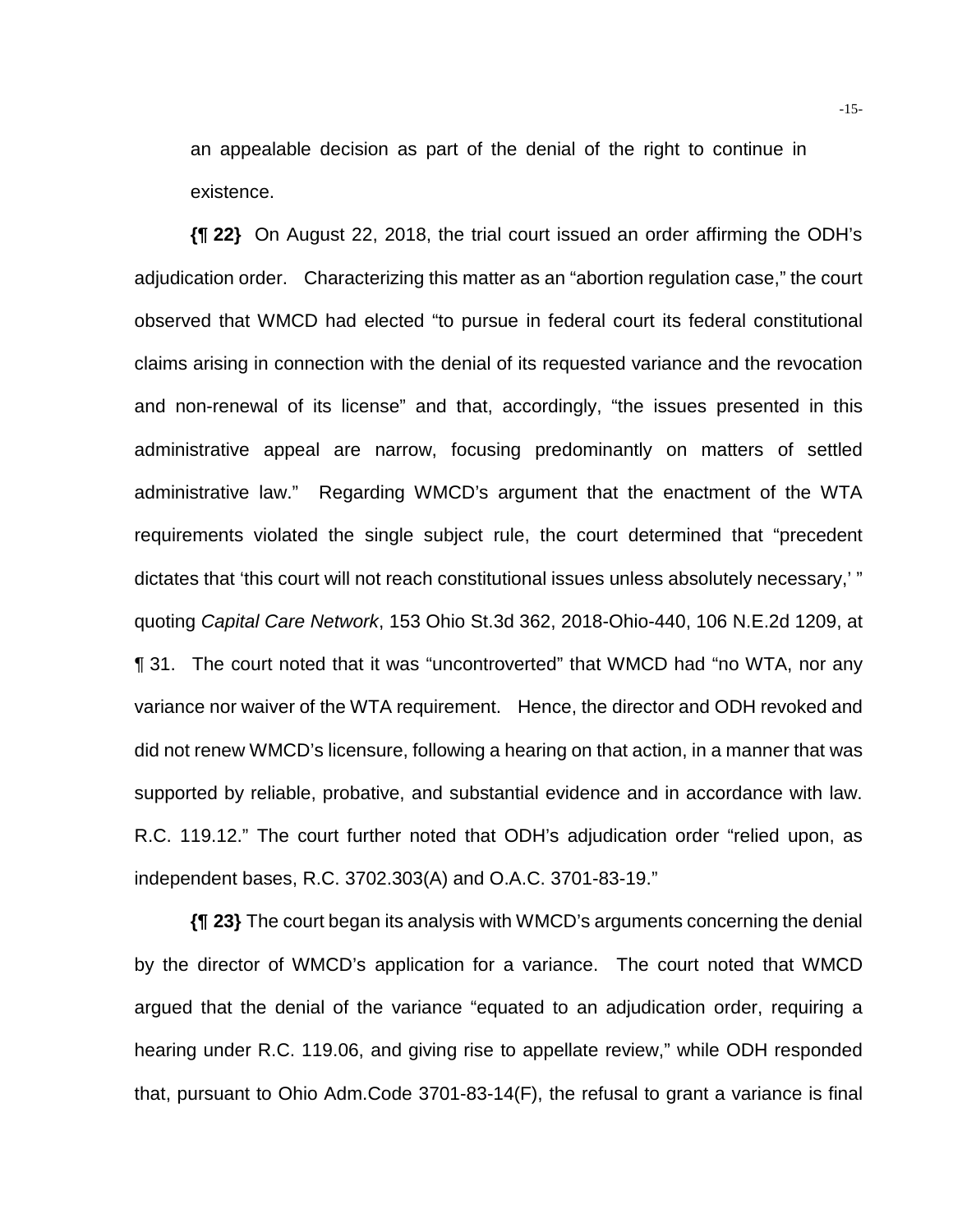and does not create any right to a hearing. According to the court, "WMCD proposes that the statute, but not the regulation, envisions a hearing and an appeal, because the statute omits that language of the regulation stating 'and shall not be construed as creating any rights to a hearing under Chapter 119 of the Revised Code' "; "[f]rom this omission, WMCD infers a legislative intent to allow such appeals."

**{¶ 24}** The court found that "[t]he determination of whether the September 25 variance letter constitutes an adjudication order is significant." According to the court, if the correspondence were deemed to be an adjudication order, it would be of no force and effect and invalid pursuant to R.C. 119.06, because WMCD was afforded no opportunity for a hearing prior to issuance of the notice. The court further noted however, that if the denial of the variance were not an adjudication, "it would be immaterial that the [ODH] did not provide WMCD with the opportunity for a hearing before denying its variance request." Trial Court Judgment at p. 14, citing *Davison v. Andrews*, 10th Dist. Franklin No. 76AP-363, 1976 WL 190033 (July 22, 1976) and *State ex rel. Bd. of Edn. of Bratenahl Local School Dist. v. State Bd. of Edn.*, 53 Ohio St.2d 173, 177, 373 N.E.2d 1238 (1978).

**{¶ 25}** The court noted that R.C. 119.01(D) defines an adjudication as "the determination by the highest or ultimate authority of an agency of the rights, duties, privileges, benefits, or legal relationships of a specified person, but does not include the issuance of a license in response to an application with respect to which no question is raised, nor other acts of a ministerial nature." Quoting *State ex rel. Bd. of Edn. of Bratenahl,* the court noted that, in construing the language of R.C. 119.01(D), the Ohio Supreme Court has held that "a 'refusal to act does not determine any rights, duties, privileges, benefits, or legal relationships \* \* \* of a complaining party.' " In light of these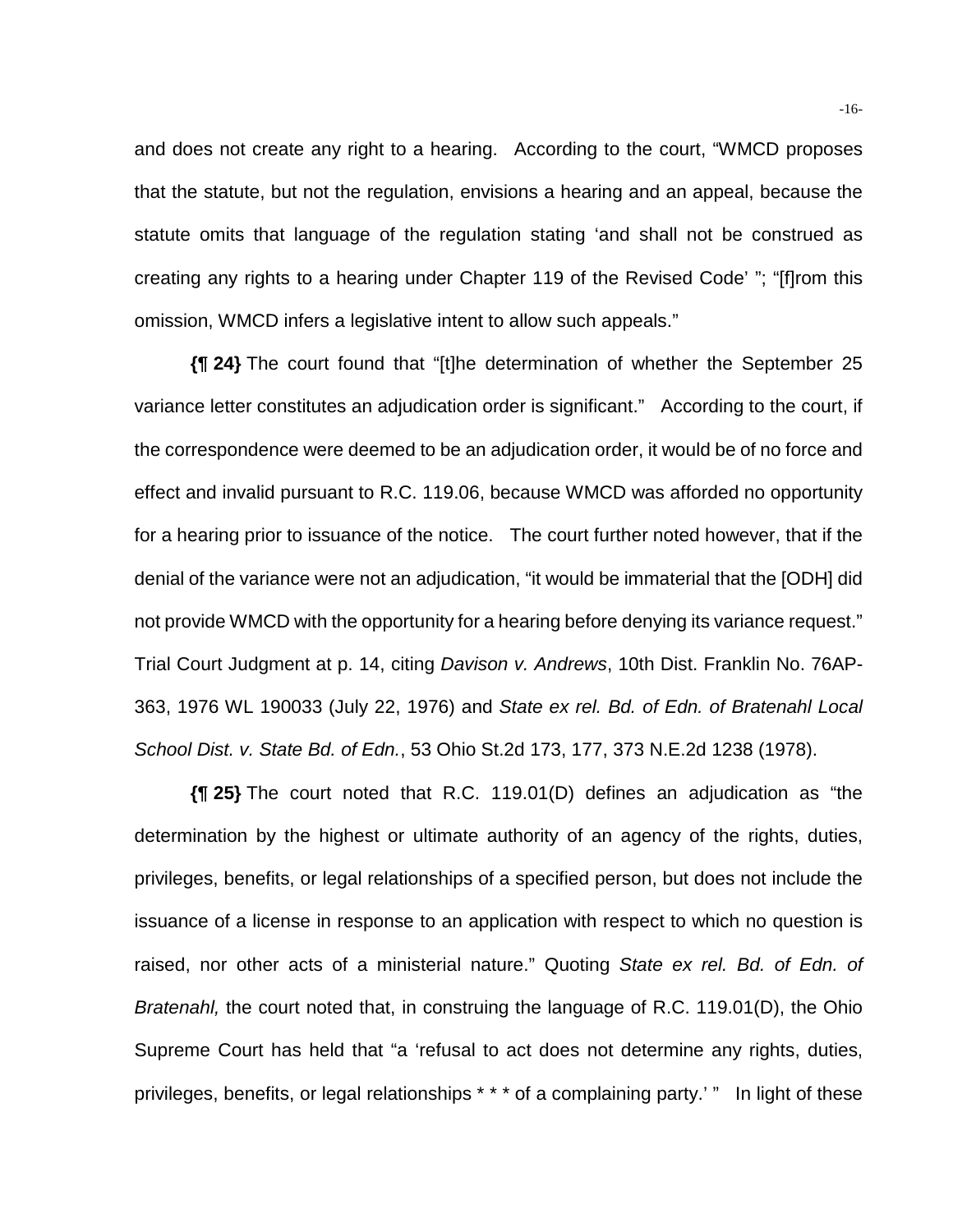authorities, the trial court was "unconvinced that the letter denying WMCD its requested variance constitute[d] an adjudication order within the meaning of [R.C. 119.01(D)]," because "the refusal to grant WMCD a variance of the WTA requirement did not determine any rights, privileges, benefits, or legal relationships of WMCD." In other words, the court concluded that it lacked jurisdiction under R.C. 119.12 to review the decision, because "the denial of the variance cannot be deemed an 'adjudication' within the meaning of R.C. 119.01(D)."

**{¶ 26}** The court further concurred "in ODH's assessment that the codification, although using different verbiage than the regulation, was not intended to abolish nor diminish the administrative rules." The court found that, instead, the "legislature intended to reinforce the regulation and vice-versa." The court also concluded that, "upon the plain language used by the statute and regulation, final means final. \* \* \* Nothing in the language used nor the legislative enactment context alters this plain meaning." The Court indicated it was "further persuaded by ODH's assertion that where the General Assembly has granted hearing rights, it has done so explicitly; consequently, the Court should therefore refrain from inserting such language into R.C. 3702.304." The court concluded that Hodges' "discretion as to granting or denying a variance is final, without the opportunity for a hearing and not subject to direct appellate review, whether the Court relies upon either the statute, the rule or both. Consequently, the Court simply lacks jurisdiction to address WMCD's claims and arguments regarding the variance determination."

**{¶ 27}** The court then noted that, even "if the denial of a variance created an appealable issue, the case before the Court [was] limited to the director's refusal to renew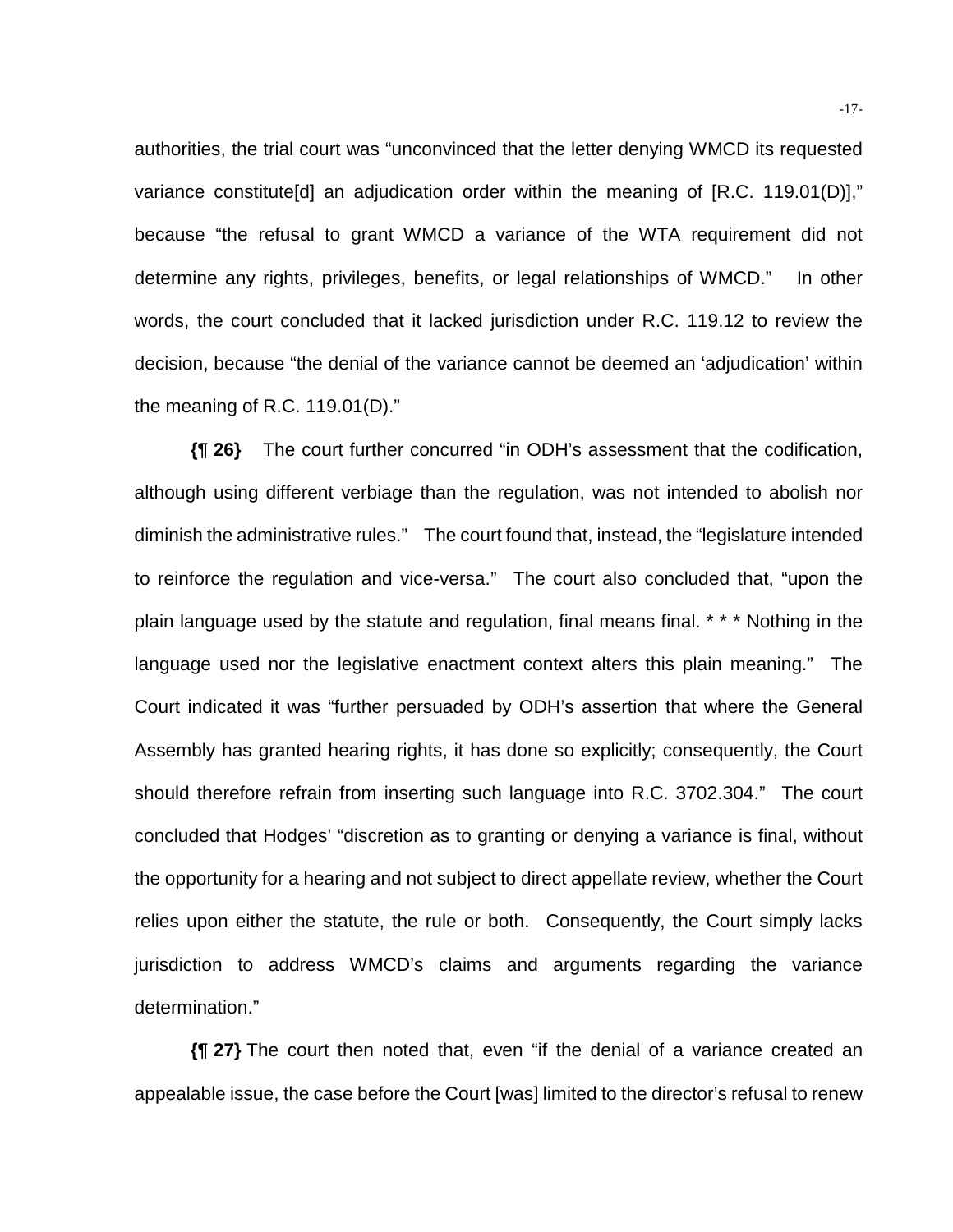and his revocation of WMCD's license." The court noted that WMCD acknowledged that it had appealed from the November 30, 2016 adjudication order and the court found that WMCD was attempting "to bootstrap the variance issue onto this appeal because it possessed neither a WTA nor a variance of the WTA requirement." The court was not convinced that this "bootstrapping" was proper and concluded that it lacked jurisdiction "over the variance related issues." According to the trial court, this conclusion significantly narrowed its ability to consider WMCD's remaining arguments.

**{¶ 28}** With "the issue of the variance resolved," the court's analysis turned to the significance of the director's use "of both statutory grounds and administrative rule grounds to revoke and deny WMCD's license." The court found that Ohio Adm.Code 3701-83-19 and R.C. 3702.303 provided separate and independent bases for the refusal to renew and to revoke WMCD's ASF license, and the court agreed "with ODH that no conflict exists between the statute and the administrative regulations." Thus, if the statute were deemed invalid, "that would only leave the administrative regulations as operative," but according to the court, "[e]ither suffices if valid."

**{¶ 29}** The court noted that WMCD focused on whether it would have been successful in its quest for a variance "in the event that the statutory scheme had not existed, relegating the variance analysis to only the administrative framework." The court noted that it "is solely within the director's discretion, however, as to whether a variance should be granted," and the refusal to do so does not create a right to hearing.

**{¶ 30}** Regarding WMCD's assertion that the WTA requirement in R.C. 3702.303 violated the single subject rule, the court concluded that it was unnecessary to address this constitutional issue, "because ODH had the authority to revoke and refuse to renew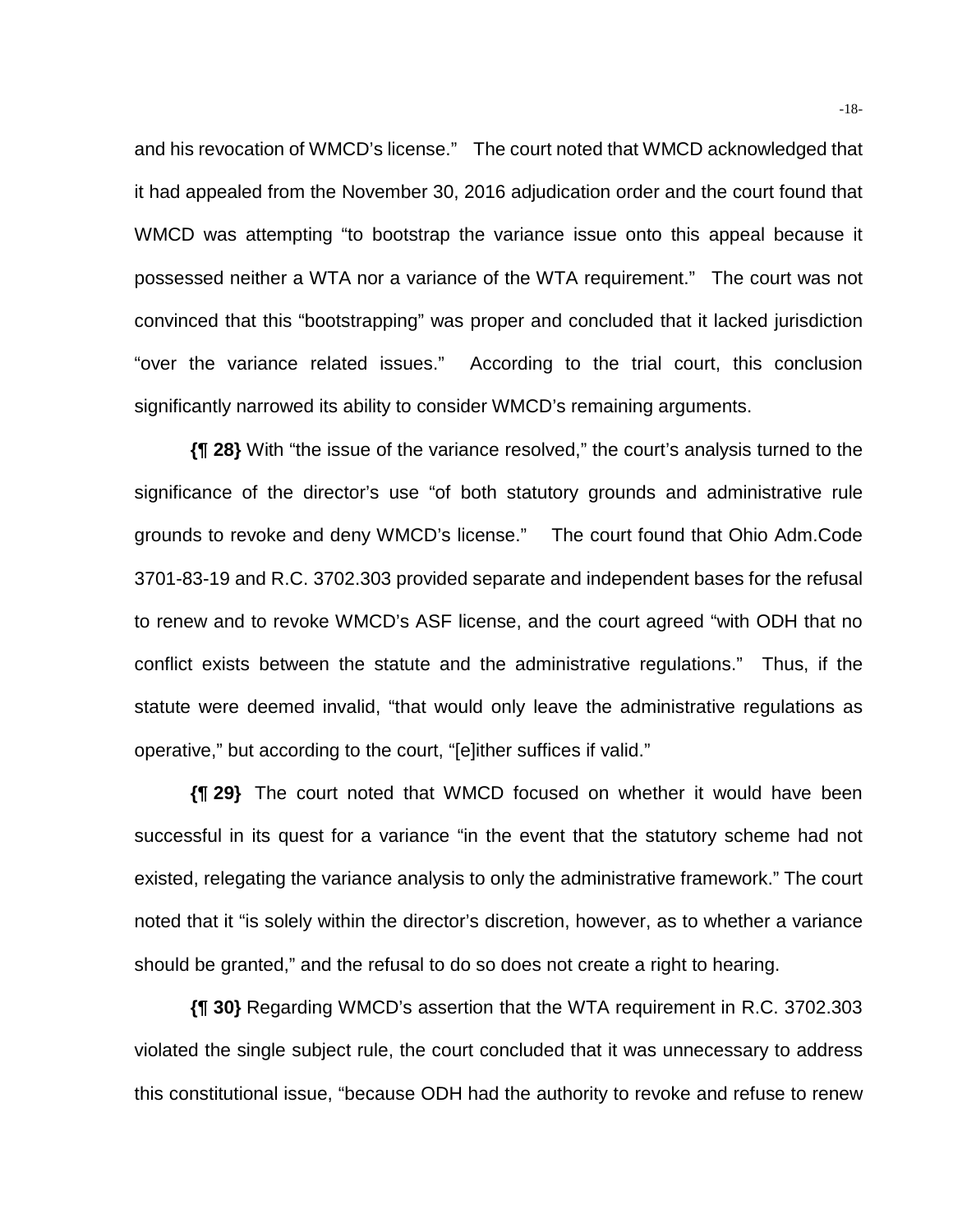WMCD's ASF license based upon its failure to comply with O.A.C. 3701-83-19(E)." Trial Court Judgment at p. 19, citing *Capital Care,* 153 Ohio St.3d 362, 2018-Ohio-440, 106 N.E.3d 1209, at ¶ 31, 34. In other words, the court concluded that the alternative grounds for ODH's decision insulated that decision from a constitutional attack on statutory grounds. According to the court, the record demonstrated that WMCD violated Ohio Adm.Code 3701-83-19 by failing to secure a required WTA, and ODH properly determined that WMCD had not met the licensing requirements of Ohio Adm.Code Chapter 3701-83. The court further found that the ODH's adjudication order was supported by substantial, reliable, and probative evidence and was in accordance with the law. However, the court left its December 12, 2016 stay in effect "until the final adjudication of WMCD's appeal."

**{¶ 31}** WMCD asserts a single assignment of error, arguing that the trial court erred when it found that the November 30, 2016 adjudication order "was in accordance with the law." According to WMCD, the order to revoke and not renew WMCD's ASF license was contrary to law because "the Director denied [WMCD's] request for a variance of a licensing requirement without providing [it] with an opportunity for judicial review." WMCD argues that, when "an agency issues an adjudication order, it is required to hold a hearing pursuant to R.C. 119.06 prior to issuing the order unless one of the enumerated exemptions to the statute is applicable." WMCD argues that the "decision to grant or deny a variance is a determination by the head of the Department of Health regarding an ASF's duty to comply with the written transfer agreement, and thus falls within the definition of an adjudication order." WMCD asserts that the "adjudication of the variance does not fit into any of the narrow categories of decisions which are effective without a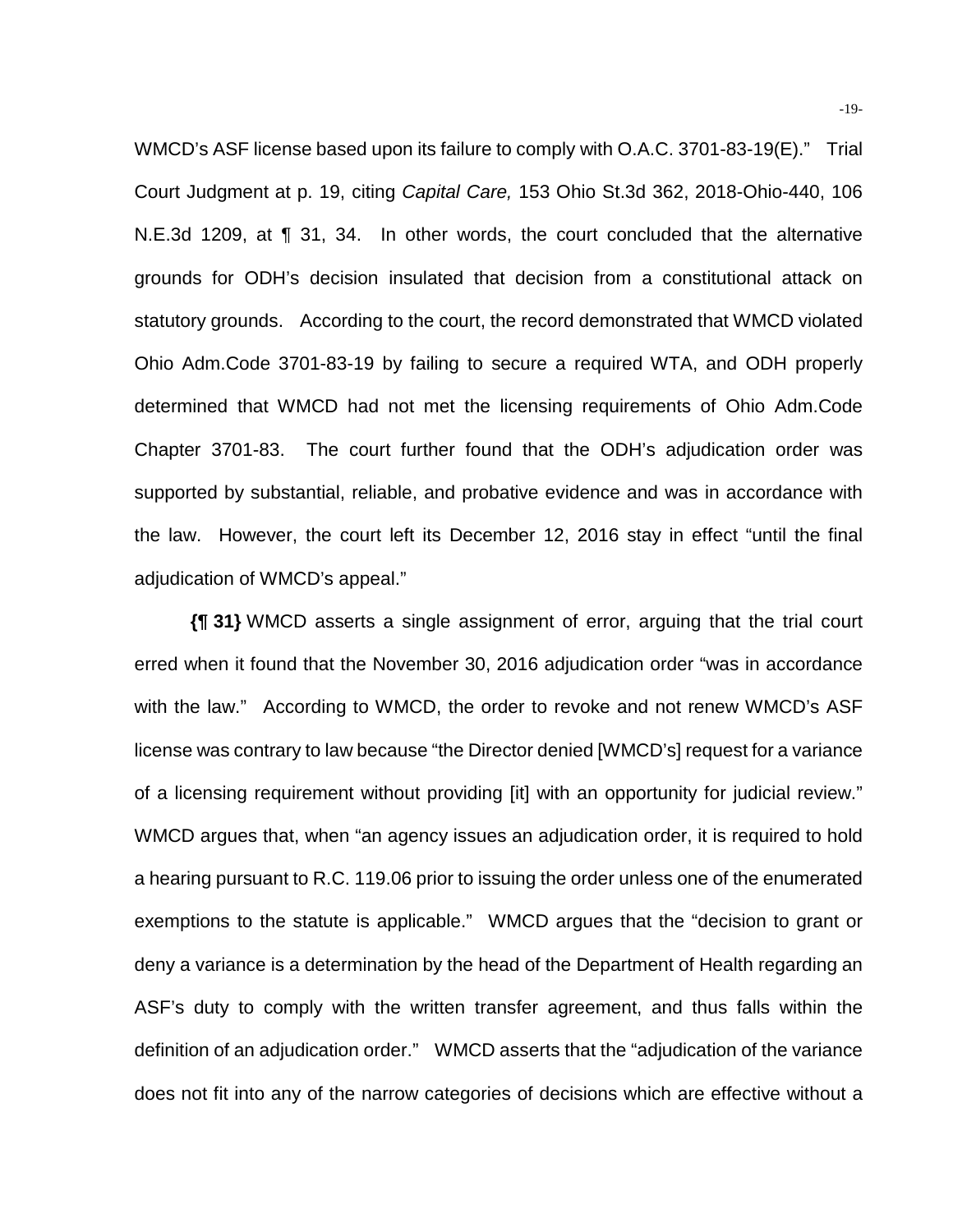hearing under R.C. § 119.06(A)-(C)." WMCD argues that ODH Director Hodges "specifically denied WMCD a hearing on the variance denial and did not address the decision to deny the variance in his adjudication order."

**{¶ 32}** WMCD further argues that Ohio Adm.Code 3701-83-14(F) "was replaced with the statute, R.C. § 3702.304. The regulation is therefore unenforceable. In contrast to the administrative regulation, R.C. § 3702.304 does not include the language denying the ASF a right to a hearing or an appeal." According to WMCD, by not including the language from the regulation, the legislature indicated that it intended to grant ASFs Chapter 119 rights with respect to variance denials.

**{¶ 33}** WMCD notes that the trial court interpreted "the decision not to grant a variance as a refusal to act." By doing so, according to WMCD, "the court reasoned that it could not constitute an adjudication. But this is an inaccurate view. ODH did not refuse to act on the variance. Rather, ODH *did* act on the variance, considering whether or not to grant it and deciding affirmatively to deny it." In contrast, WMCD argues, "for the years of 2012 through 2014, ODH did not act on the variance requests submitted by WMCD. \* \* \* This inaction in fact does not 'determine any rights' and does not create a means of appealing the inaction of the ODH. However, by finally acting on the variances in the September 25, 2015 letter, denying them all, ODH *did* act, deciding affirmatively that all of the applications for variances be denied." WMCD argues that because Director Hodges "made an affirmative decision, not a refusal to act, his denial of the variance constituted an adjudication order."

**{¶ 34}** WMCD argues that the trial court erred in finding that "the only issue in front of the court is the revocation of the license." According to WMCD, "the failure of ODH to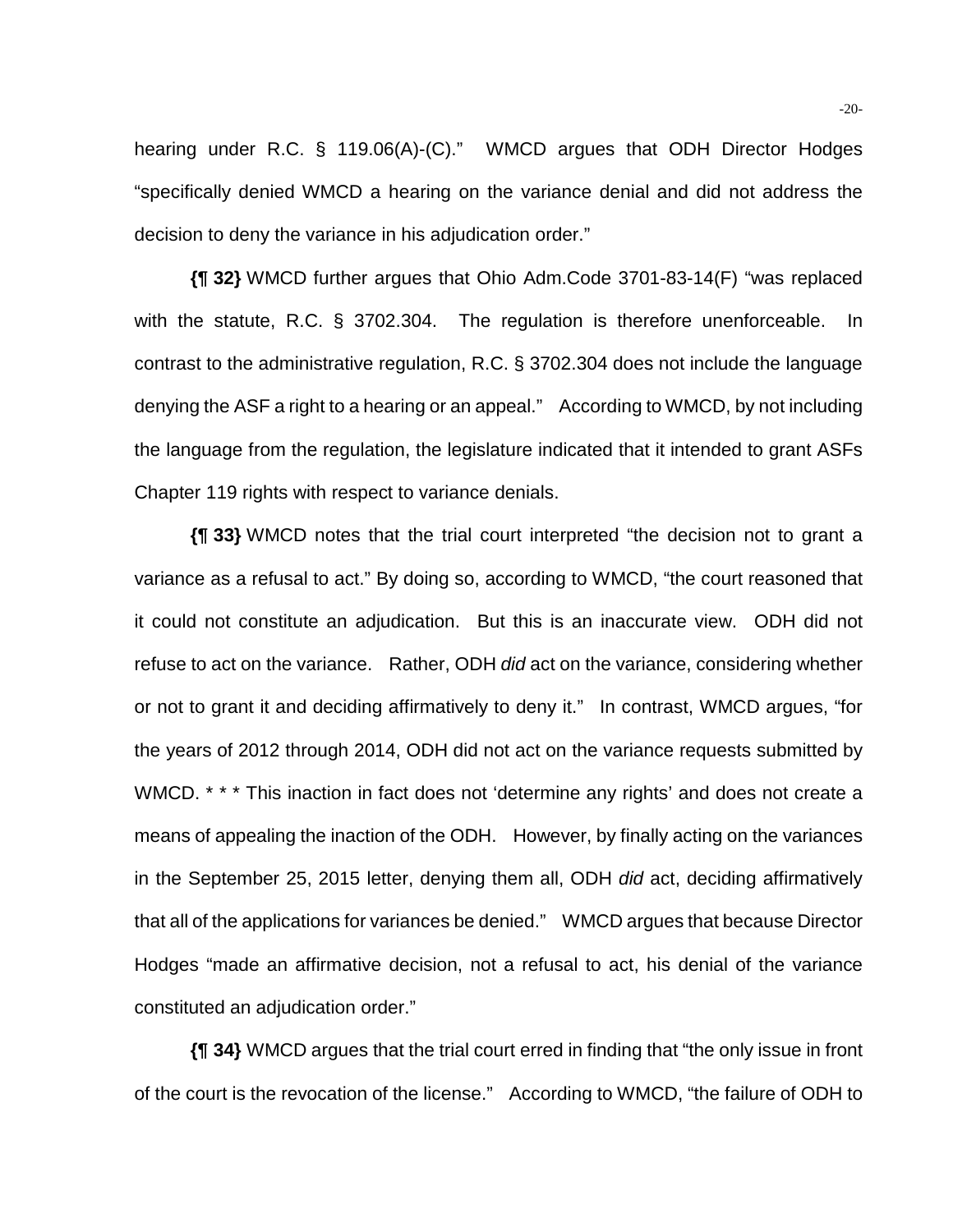provide the appeal rights, including providing any avenue or mechanism for effectuating those rights," is the issue challenged in this appeal. WMCD argues that the denial of the variance was central to the decision to revoke and not renew the license.

**{¶ 35}** WMCD asserts that ODH's adjudication order was not supported by reliable, probative, and substantial evidence, because WMCD satisfied the requirements of R.C. 3702.304 for a variance of the WTA licensing requirement. WMCD argues that its backup doctors and hospital transfer protocol clearly achieved the same end of patient health and safety that a WTA with a local hospital would afford. WMCD argues that the court had jurisdiction and authority under R.C. 119.12 to review the Director's decision to deny WMCD a variance; "[l]ike the right to a hearing, the Chapter 119 right to an appeal is triggered by an adjudication order by an agency." According to WMCD, the "fact that R.C. § 3702.304 states that the Director of [H]ealth's variance decision is 'final' does not preclude this Court from reviewing it under R.C. § 119.12. In fact, the variance decision could not be appealed under Chapter 119 unless it were final." According to WMCD, ODH's arbitrary requirement of four back-up physicians was not supported by any evidence, and the Director cited no testimony or evidence to support the assertion that WMCD's three backup doctors could not provide the same level of protection as a WTA with a local hospital. WMCD argues that not only was there evidence of Miami Valley Hospital's assurance that the hospital would treat WMCD's patients, but there was evidence that, of the few patients that had needed transfer to the hospital, Miami Valley Hospital had treated them every time. WMCD asserts that its "emergency protocol and system of backup doctors achieve[d] the purpose of a written transfer agreement," and that the arbitrary decision of the Director to revoke and not renew WMCD's license was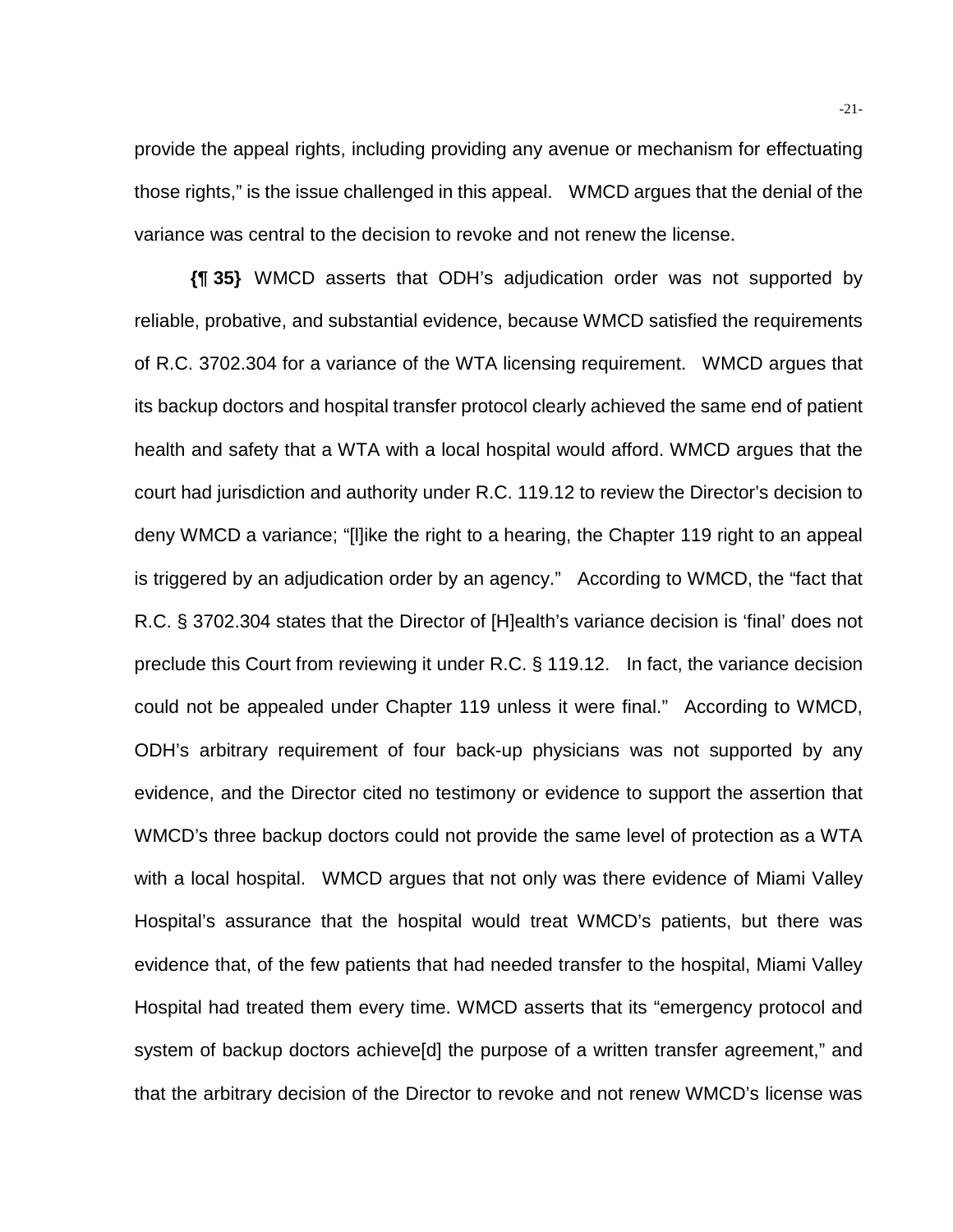"plain by the Director continually raising the bar for WMCD to meet."

**{¶ 36}** Finally, WMCD argues that the adjudication order was contrary to law because R.C. 3702.303 is unconstitutional, since "it violates Ohio Constitution, Article II, Section 15(D)'s single subject rule requirement." WMCD again argues that "Ohio legislators buried five pages of controversial anti-abortion provisions in the several thousand pages of a budget bill that was sure to pass." According to WMCD, the "written transfer agreement provisions, which are inherently controversial and of significant constitutional import, were not debated and approved during a fair and open legislative process."

**{¶ 37}** In response, ODH notes that WMCD "admits that it does not have [a WTA], and it does not challenge the validity of the longstanding administrative rule requiring it to have one." According to ODH, "the issues WMCD seeks to raise are not just mistaken, but are not even validly before this Court." ODH asserts that the variance denial was not at issue here, as that decision was purely discretionary and not subject to judicial review.

**{¶ 38}** ODH asserts that "WMCD's alternative attack is equally irrelevant: It mistakenly asks this Court – in defiance of Ohio Supreme Court precedent directly on point – to hold that the 2013 statute codifying the WTA requirement is unconstitutional as a violation of the single-subject clause." Also, according to the ODH, the "attack on the statute is irrelevant because ODH's revocation order \* \* \* relied on *both* the 2013 statute and the older 1996 administrative rule requiring a WTA."

**{¶ 39}** ODH notes that WMCD does not dispute the ultimate license-revocation issue other than by arguing that it should have received a variance. According to ODH, "WMCD argues no other path to reach its ultimate demand to reinstate its license, as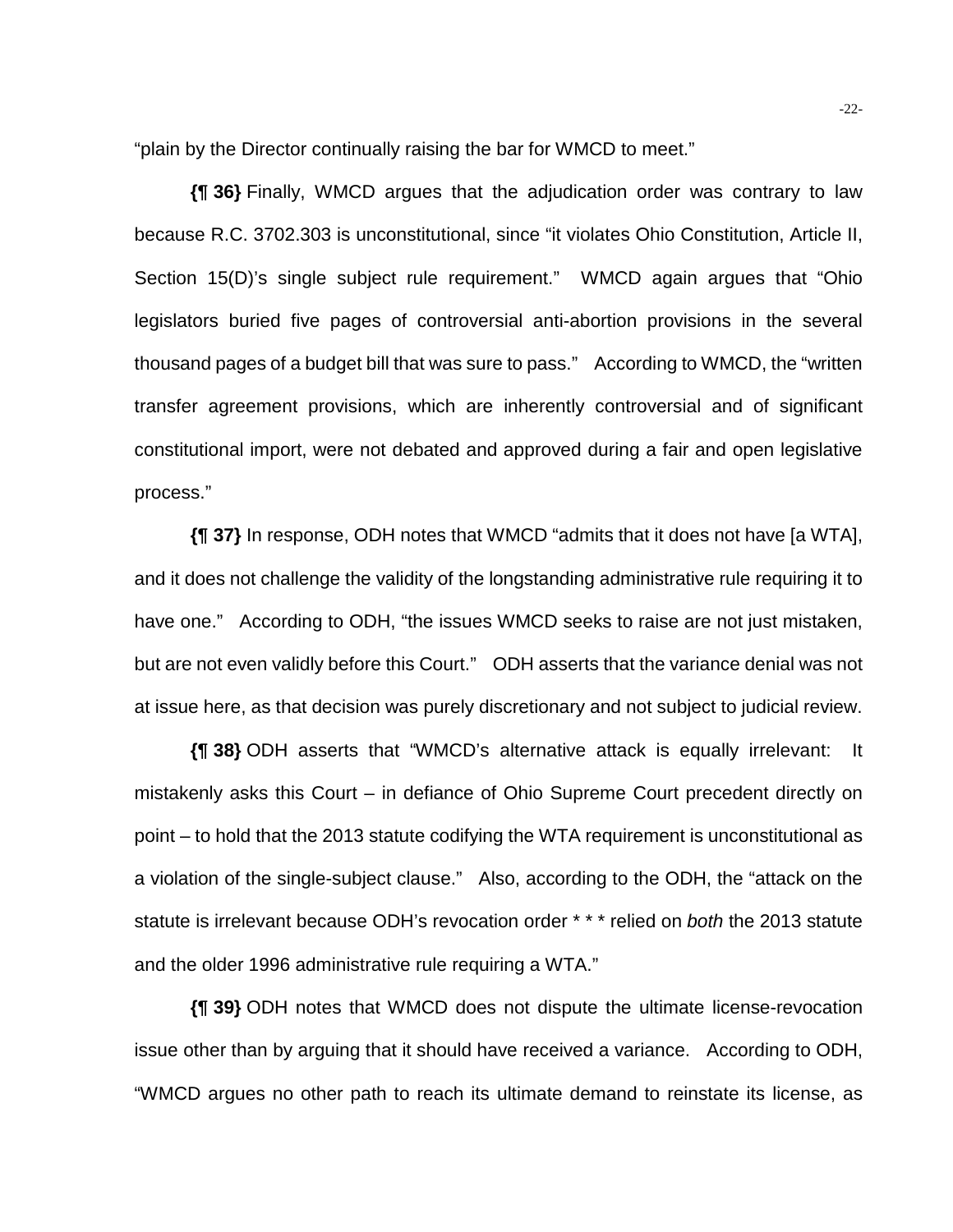WMCD admits that it lacks the transfer agreement required by law." ODH notes that R.C. 3702.304 and Ohio Adm.Code 3701-83-14(F) set forth the procedure the Director must follow when considering a variance request; "[n]either provides, implies, or in any way contemplates a formal adjudicatory hearing." ODH observes that the "plain text of R.C. 3702.304 creates no hearing rights and no appeal rights." ODH argues that the "core WTA requirement was codified in a statute, but it confirmed and complemented the administrative rule, and did not supplant it. The Ohio Supreme Court confirmed that when it relied on the WTA rule to uphold a similar ODH order in *Capital Care."* According to ODH, to "read R.C. 3702.304 as requiring a hearing before denial of a variance or granting rights to appeal would require this tribunal to do precisely what is forbidden – 'to insert words not used' – into this otherwise unambiguous statute. Thus, neither hearing nor appeal is authorized here."

**{¶ 40}** ODH asserts that WMCD "offers no sound reason for reversal" of the variance decision. According to ODH, the statute grants the Director broad discretion, and "his insistence on more backup doctors and greater coverage [was] within the discretion that the General Assembly gave him." Regarding WMCD's granting of variances in the past, ODH argues that it "directly contradict[s]" the statute "to bind the Director to past practice."

**{¶ 41}** Finally, ODH argues that this Court "should not reach WMCD's constitutional attack on the statute, as the Order relied on the administrative rule as an independent basis, so *Capital Care* mandates that the court not reach further issues."

**{¶ 42}** In reply, WMCD asserts that the ODH "is wrong to distinguish the variance process from the license revocation"; "[t]hey are functionally the same and [WMCD's]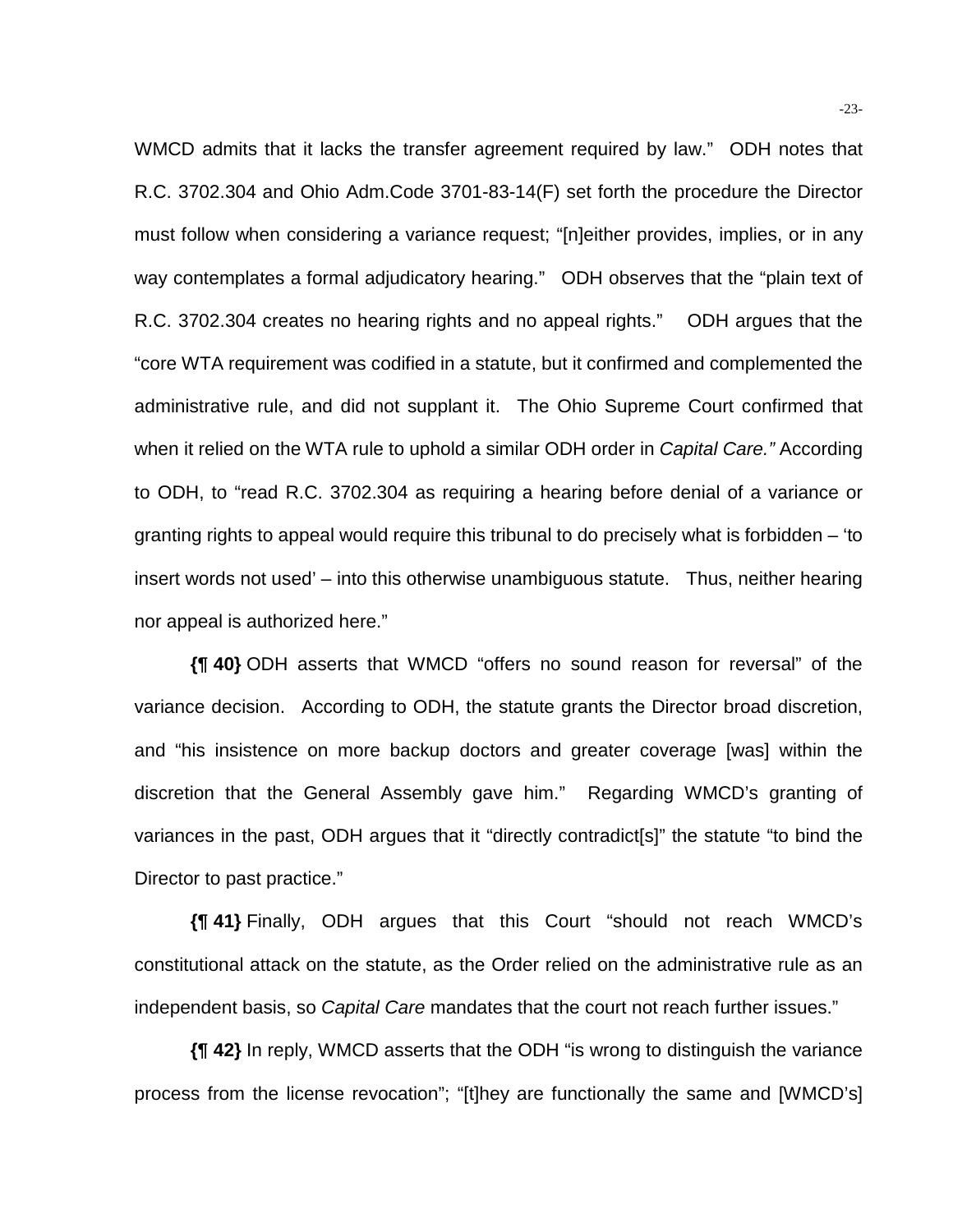inability to challenge the denial of the variance renders the right to appeal the license revocation effectively meaningless." WMCD argues that the entire basis of the revocation of the license was the failure to obtain a variance, and that revocation is supposed to be reviewable and appealable. WMCD maintains that "[t]here is no due process in the appeal of the revocation if the entire basis for upholding the revocation is an unreviewable decision by the same person who revoked the license." WMCD asserts that it presented evidence that it "could achieve the purpose of the WTA," without actually having one, and was therefore entitled to a variance, and thus it was error for the Director to revoke and not renew WMCD's ASF license. According to WMCD, if ODH "wants the decision to revoke a license to be unreviewable, all it has to do [is] deny a variance. In that way, it has complete unreviewable control of the license revocation." WMCD argues that "[b]ecause the variance should not have been denied, the license should not have been revoked."

**{¶ 43}** As the Ohio Supreme Court noted in *Capital Care*:

The standard of review for an appeal to common pleas court from an administrative order revoking or denying renewal of a license is contained in R.C. 119.12(M), which specifies that the court may affirm the order if it is "supported by reliable, probative, and substantial evidence and is in accordance with law."

In *Univ. of Cincinnati v. Conrad*, 63 Ohio St.2d 108, 407 N.E.2d 1265 (1980), we indicated that "whether an agency order is supported by reliable, probative and substantial evidence essentially is a question of the absence or presence of the requisite quantum of evidence." *Id*. at 111, \* \* \*. We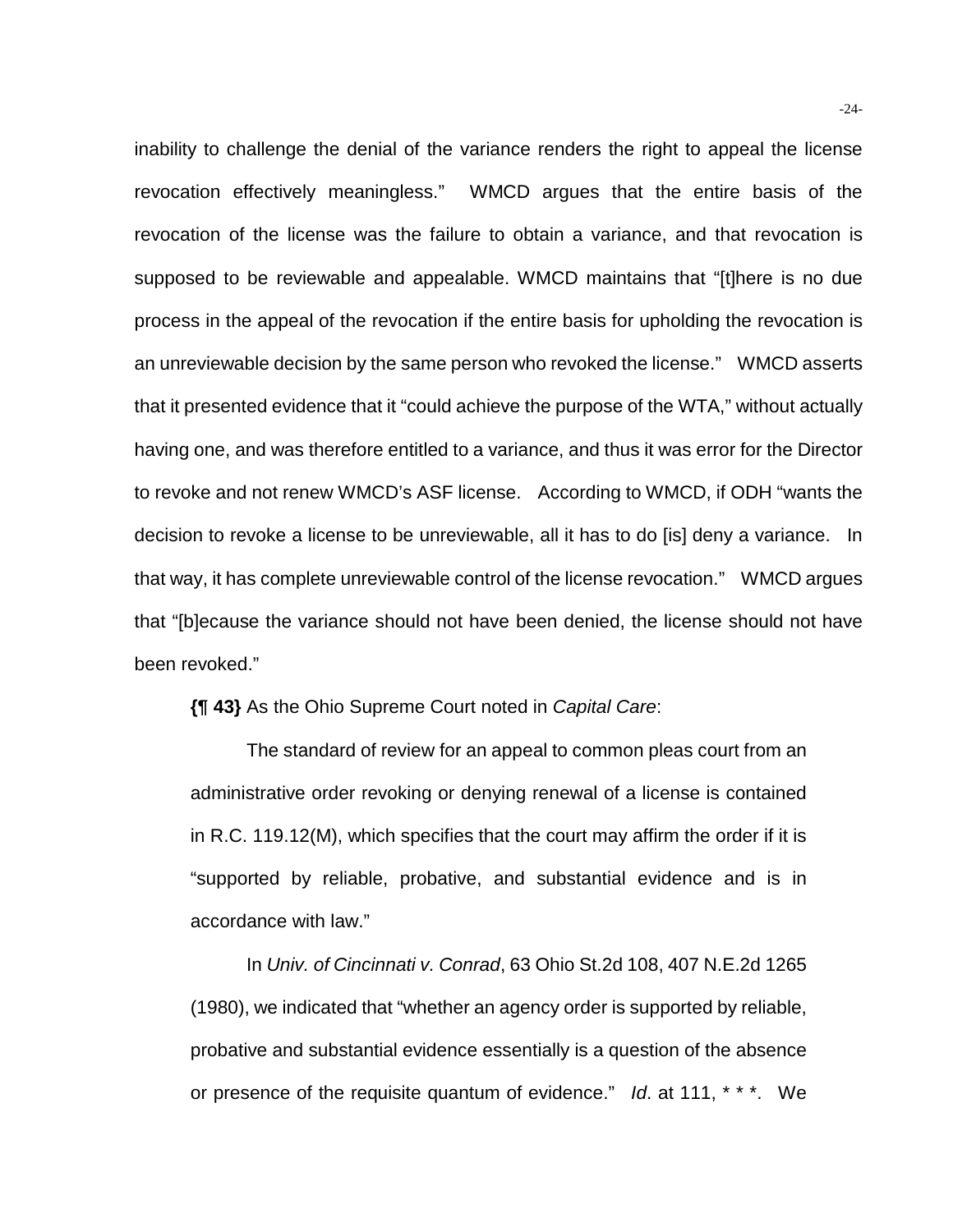then explained that an administrative appeal to the common pleas court does not provide a trial de novo, \* \* \*, but rather "the Court of Common Pleas must give due deference to the administrative resolution of evidentiary conflicts." \* \* \* And where the agency's decision is supported by sufficient evidence and the law, the common pleas court lacks authority to review the agency's exercise of discretion, even if its decision is "admittedly harsh." *Henry's Café, Inc. v. Bd. of Liquor Control*, 170 Ohio St. 233, 236-237, 163 N.E.2d 678 (1959).

*Capital Care*, 153 Ohio St.3d 362, 2018-Ohio-440, 106 N.E.3d 120, at ¶ 24-25.

**{¶ 44}** "An appellate court's review is more limited than that of the trial court. In reviewing the trial court's determination on whether the order was supported by reliable, probative, and substantial evidence, the appellate court is limited to determining whether the trial court abused its discretion. \* \* \*." *Robinson v. Ohio Dept. of Edn.,* 2012-Ohio-1982, 971 N.E.2d 977*, ¶* 14 (2d Dist.)

**{¶ 45}** "Abuse of discretion" is a term defined as an attitude that is unreasonable, arbitrary or unconscionable. *AAAA Ents., Inc. v. River Place Community Urban Redevelopment Corp.*, 50 Ohio St.3d 157, 161, 553 N.E.2d 597 (1990). "It is to be expected that most instances of abuse of discretion will result in decisions that are simply unreasonable, rather than decisions that are unconscionable or arbitrary." *Id.* "A decision is unreasonable if there is no sound reasoning process that would support that decision." *Id.*

**{¶ 46}** Although the trial court characterized this as "an abortion regulation case," it is more aptly characterized as an ambulatory surgical facility/written transfer case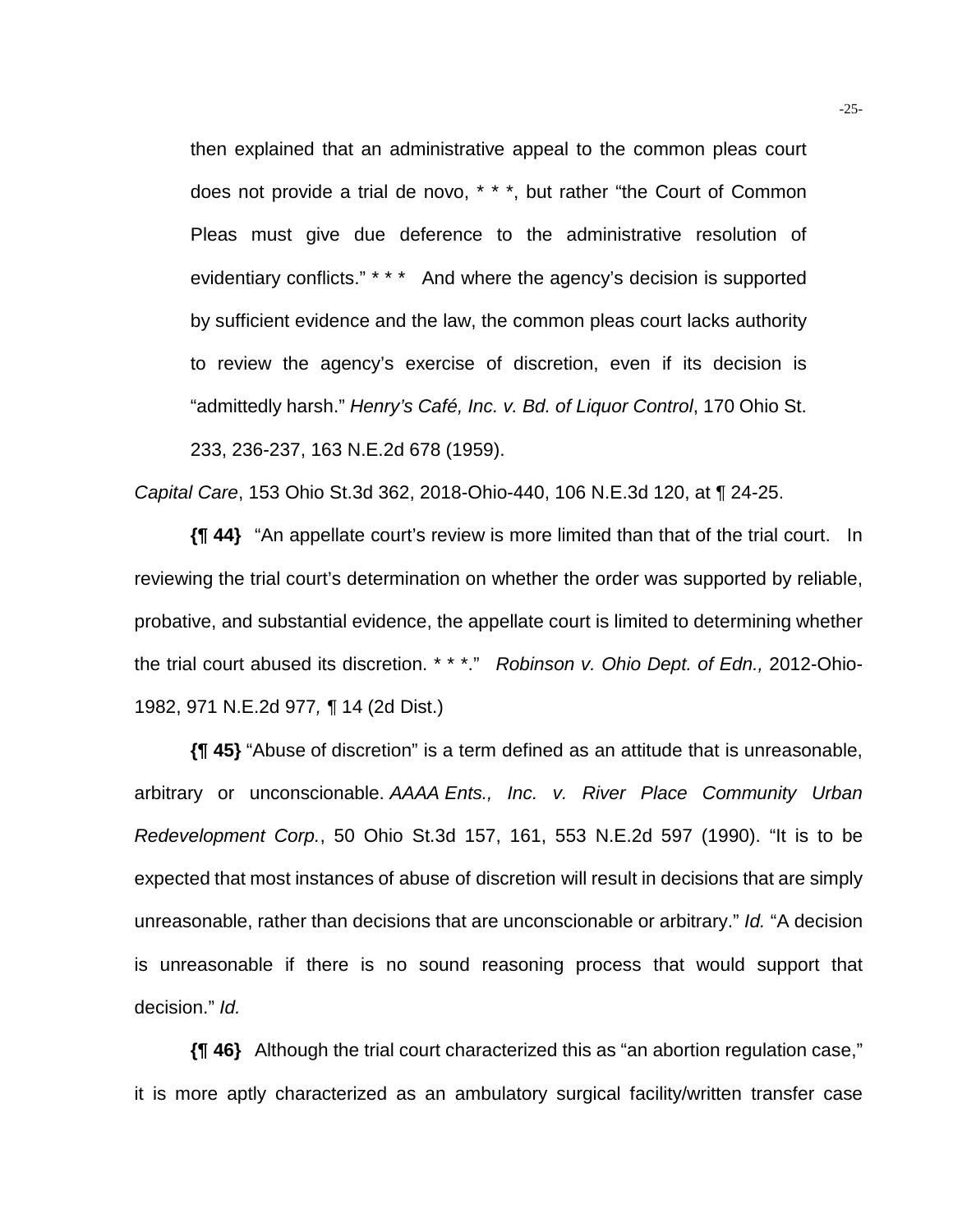pursuant to ODH standards. We note that in *Capital Care,* the Ohio Supreme Court observed that *all* ambulatory surgical facilities in Ohio are required by statute to obtain a health care facility license from ODH, conditioned on compliance with quality standards established by ODH. *Capital Care,* 153 Ohio St.3d 362, 2018-Ohio-440, 106 N.E.3d 1209, at ¶ 8. R.C. 3702.30(A)(4) provides that an ASF is one of several types of health care facilities, and R.C. 3702.30(B) directs the director of health to "establish quality standards for health care facilities." R.C. 3702.30(D) provides that the "director shall issue a license to each health care facility that makes application for a license and demonstrates to the director that it meets the quality standards established by the rules adopted under division (B) of this section  $* * *$ ." R.C. 3702.30(E)(1) provides that "no health care facility shall operate without a license issued under this section." R.C. 3702.30(F)(1) provides that the "rules adopted under division (B) of this section shall include \* \* \* [p]rovisions governing application for, renewal, suspension, and revocation of a license under this section." The ODH denied WMCD an ASF license on two separate bases, namely Ohio Adm.Code 3701-83-19(E) and R.C. 3702.303(A), and the statute and the regulation apply to *all* ASFs.5

l

<sup>&</sup>lt;sup>5</sup> Ohio Adm.Code 3701-83-15 defines an ASF as follows:

<sup>(</sup>A) "Ambulatory surgical facility" or "ASF" means a facility whether or not a part of the same organization as a hospital, which is located in a building distinct from another in which inpatient care is provided, and to which any of the following apply:

<sup>(1)</sup> Outpatient surgery is routinely performed in the facility and the facility functions separately from a hospital's inpatient surgical service or emergency department, and from the offices of private physicians, podiatrists, and dentists;

<sup>(2)</sup> Anesthesia is administered in the facility by an anesthesiologist or certified registered nurse anesthetist and the facility functions separately from a hospital's inpatient surgical service or emergency department, and from the offices of private physicians, podiatrists, and dentists;

<sup>(3)</sup> The facility applies to be certified by the centers for medicare and medicaid services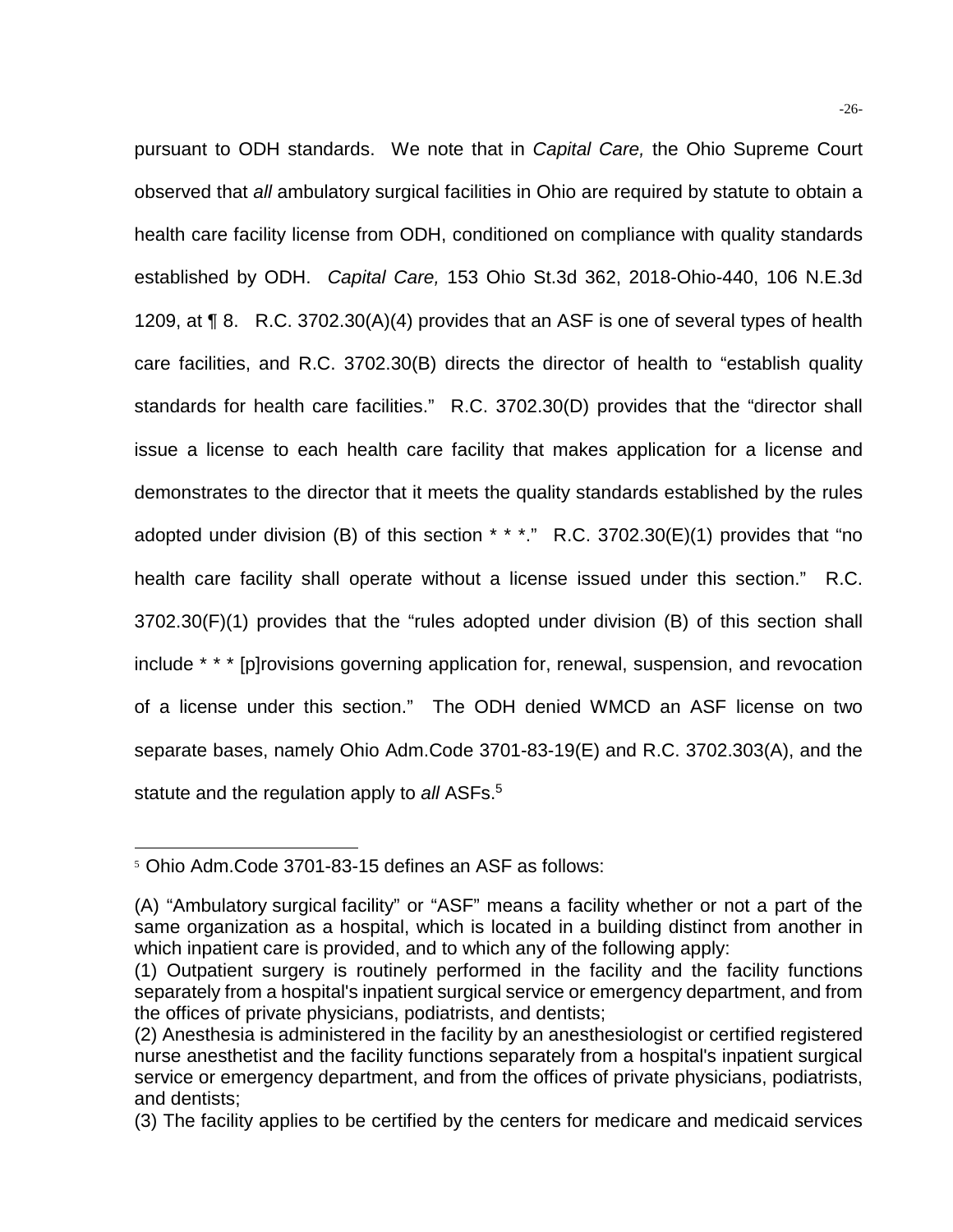**{¶ 47}** Ohio Adm.Code 3701-83-19, upon which the ODH relied, provides: "\* \* \* (E) Each ASF shall have a written transfer agreement with a hospital for transfer of patients in the event of medical complications." In 2013, the General Assembly codified the rule in R.C. 3702.303(A). *Capital Care* at ¶ 3.

**{¶ 48}** R.C. 3702.303 provides:

(A) Except as provided in division (C) of this section, an ambulatory surgical facility shall have a written transfer agreement with a local hospital that specifies an effective procedure for the safe and immediate transfer of patients from the facility to the hospital when medical care beyond the care that can be provided at the ambulatory surgical facility is necessary, including when emergency situations occur or medical complications arise.

A copy of the agreement shall be filed with the director of health.

\* \* \*

(C) The requirement for a written transfer agreement between an

ambulatory surgical facility and a hospital does not apply if either of the

l as an ambulatory surgical center for purposes of reimbursement under Part B of the medicare program, Part B of Title XVIII of the "Social Security Act" 49 Stat. 620 (1935), 42 U.S.C.A. 301, as amended;

<sup>(4)</sup> The facility applies to be certified by a national accrediting body approved by the centers for medicare and medicaid services for purposes of deemed compliance with the conditions for participating in the medicare program as an ambulatory surgical center;

<sup>(5)</sup> The facility bills or receives from any third-party payer, governmental health care program, or other person or government entity any ambulatory surgery facility fee that is billed or paid in addition to any fee for professional services; or

<sup>(6)</sup> The facility is held out to any person or government entity as an ambulatory surgical facility or similar facility by means of signage, advertising, or other promotional efforts.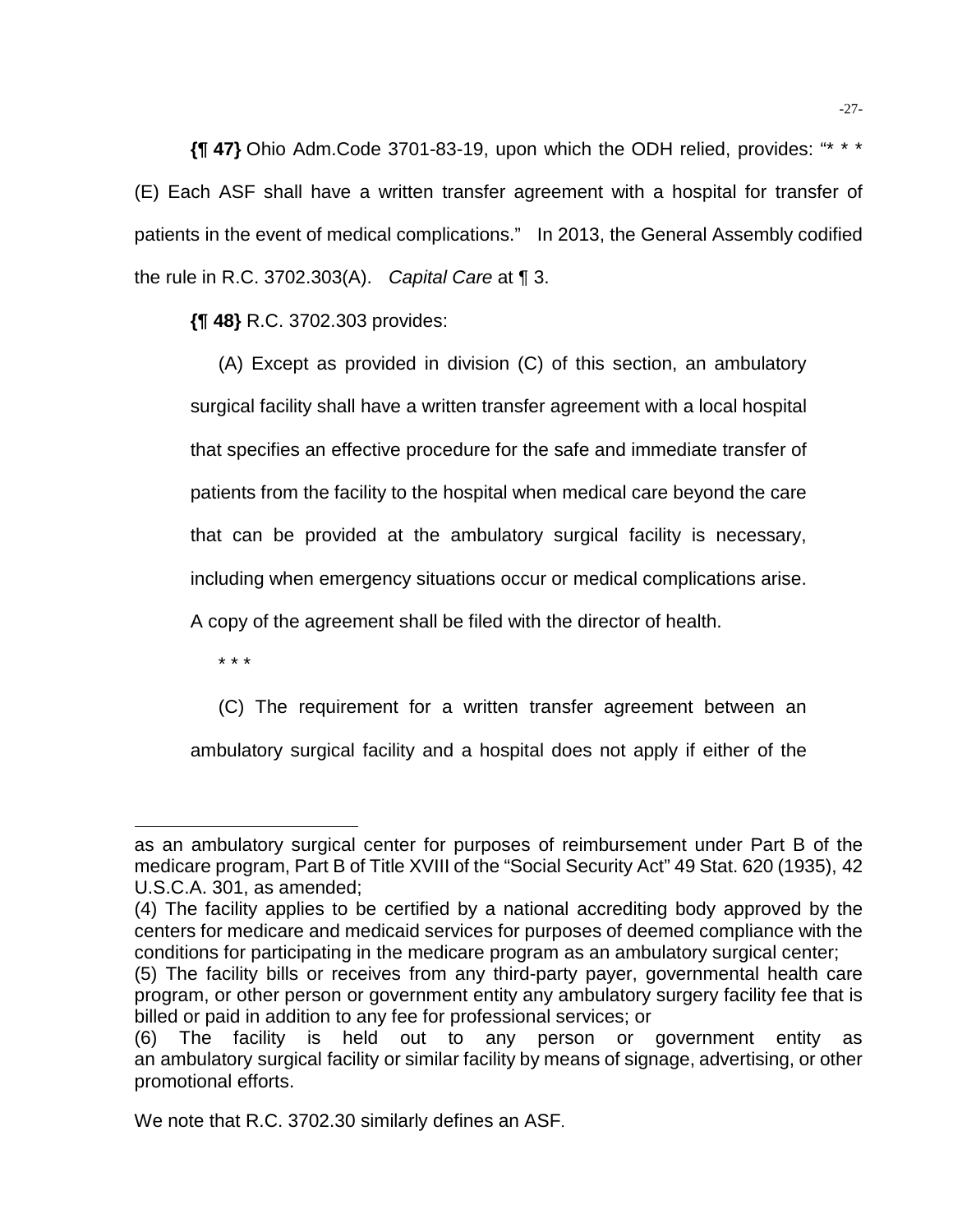following is the case:

\* \* \*

(2) The director of health has, pursuant to the procedure specified in section 3702.304 of the Revised Code, granted the facility a variance from the requirement.

**{¶ 49}** As noted in *Capital Care,* R.C. 3702.303 further permits the ODH director to grant a variance from the written transfer agreement requirement pursuant to R.C. 3702.304(A) "if that requirement would cause undue hardship, the variance would not jeopardize the health and safety of any patient, and the facility has an agreement with a physician who had admitting privileges at a local hospital to provide back-up coverage." *Capital Care* at ¶ 12.

**{¶ 50}** Ohio Adm.Code 3701-83-14 provides that a heath care facility seeking a variance from a safety requirement must submit a written request to the director, including a statement of how the facility will meet the intent of the requirement in an alternative manner. Ohio Adm.Code 3701-83-14(B)(4). Upon receipt of the written request, the director may grant a variance if the director determines that the requirement has been met in an alternative manner. Ohio Adm.Code 3701-83-14(C)(1). "The refusal of the director to grant a variance \* \* \* in whole or in part, *shall be final and shall not be construed as creating any rights to a hearing under Chapter 119. of the Revised Code*." (Emphasis added.) Ohio Adm.Code 3701-83-14(F).

**{¶ 51}** WMCD asserted that it complied with R.C. 3702.304, which provides as follows:

(A)(1) The director of health may grant a variance from the written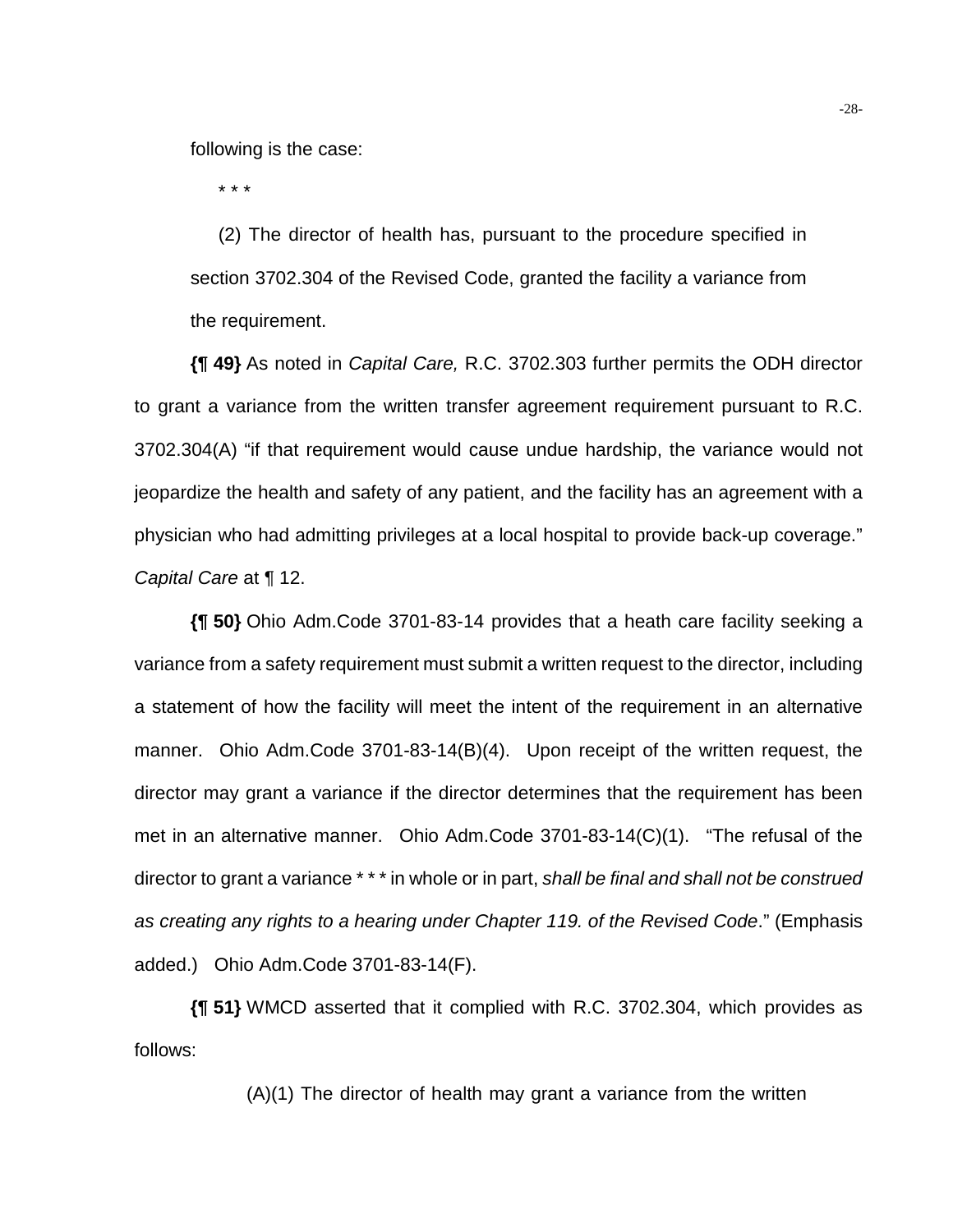transfer agreement requirement of section 3702.303 of the Revised Code if the ambulatory surgical facility submits to the director a complete variance application, prescribed by the director, and the director determines after reviewing the application that the facility is capable of achieving the purpose of a written transfer agreement in the absence of one. *The director's determination is final.* 

\* \* \*

(C) *The director's decision to grant, refuse, or rescind a variance is final.* 

(D) The director shall consider each application for a variance independently without regard to any decision the director may have made on a prior occasion to grant or deny a variance to that ambulatory surgical facility or any other facility.

(Emphasis added.)

**{¶ 52}** In *Capital Care*, the Supreme Court stated:

Ohio Adm.Code 3701-83-05.1(C)(2) permits ODH to "[r]evoke, suspend, or refuse to renew" a health care facility license if it determines that the facility "is not complying" with any provision of Ohio Adm.Code Chapter 3701-83, which includes the requirement that an ambulatory surgical facility have "a written transfer agreement with a hospital for transfer of patients in the event of medical complications, emergency situations, and for other needs as they arise, Ohio Adm.Code 3701-83- 19(E).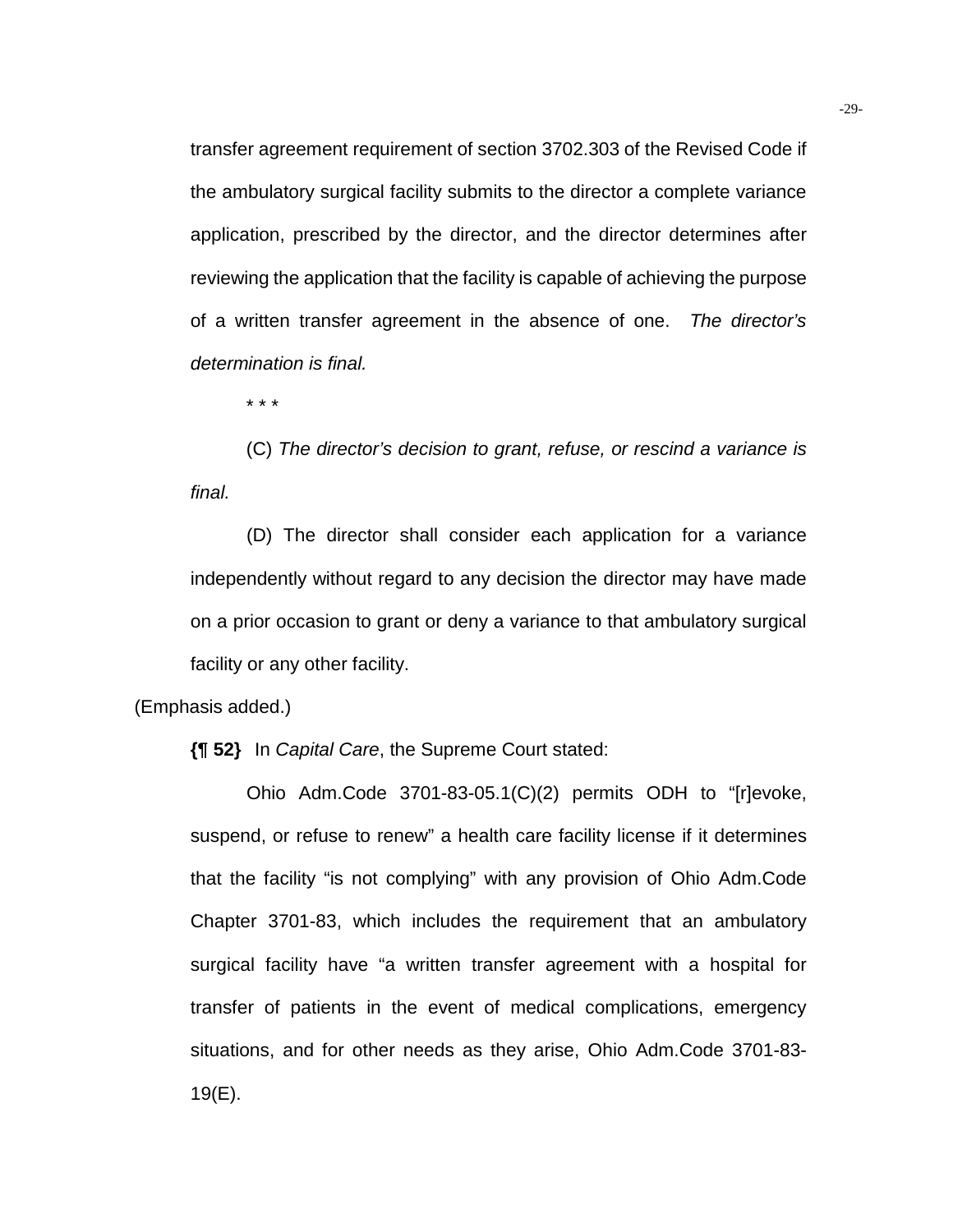*Capital Care*, 153 Ohio St.3d 362, 2018-Ohio-440, 106 N.E.3d 1209, at ¶ 26:

**{¶ 53}** The trial court accurately defined an "adjudication" as noted above. "[T]o constitute an 'adjudication' for purposes of R.C. 119.12, a determination must be (1) that of the highest or ultimate authority of an agency which (2) determines the rights, privileges, benefits, or other legal relationships of a person. Both elements are required." *Russell v. Harrison Twp.*, 75 Ohio App.3d 643, 648, 600 N.E.2d 374 (2d Dist.1991).

**{¶ 54}** We conclude that the trial court correctly distinguished the November 30, 2016 adjudication order revoking and refusing to renew WMCD's license from the discretionary, optional, elective and permissive decision denying WMCD's request for a variance via correspondence dated September 25, 2015, and that the court properly concluded that it lacked jurisdiction to address the variance issue. Not only was the variance issue not properly before the trial court, it was not part of the hearing officer's consideration in the April 26, 2016 hearing, and the adjudication order specifically provided that "WMC[D]'s statements regarding the rejection of its variance application [were] not the subject of this Adjudication Order."

**{¶ 55}** As the trial court noted, the nature of the denial of the variance is significant. WMCD acknowledges that an adjudication order triggers the right to an appeal pursuant to R.C. 119.12. R.C. 119.12 provides that any party adversely affected by an adjudication order denying the issuance or renewal of a license may appeal to the court of common pleas, and R.C. 119.06 provides that "[n]o adjudication order shall be valid unless an opportunity for a hearing is afforded in accordance with section 119.01 to 119.13 of the Revised Code. Such opportunity for a hearing shall be given before making the adjudication order \* \* \*." The court's jurisdiction on WMCD's appeal arose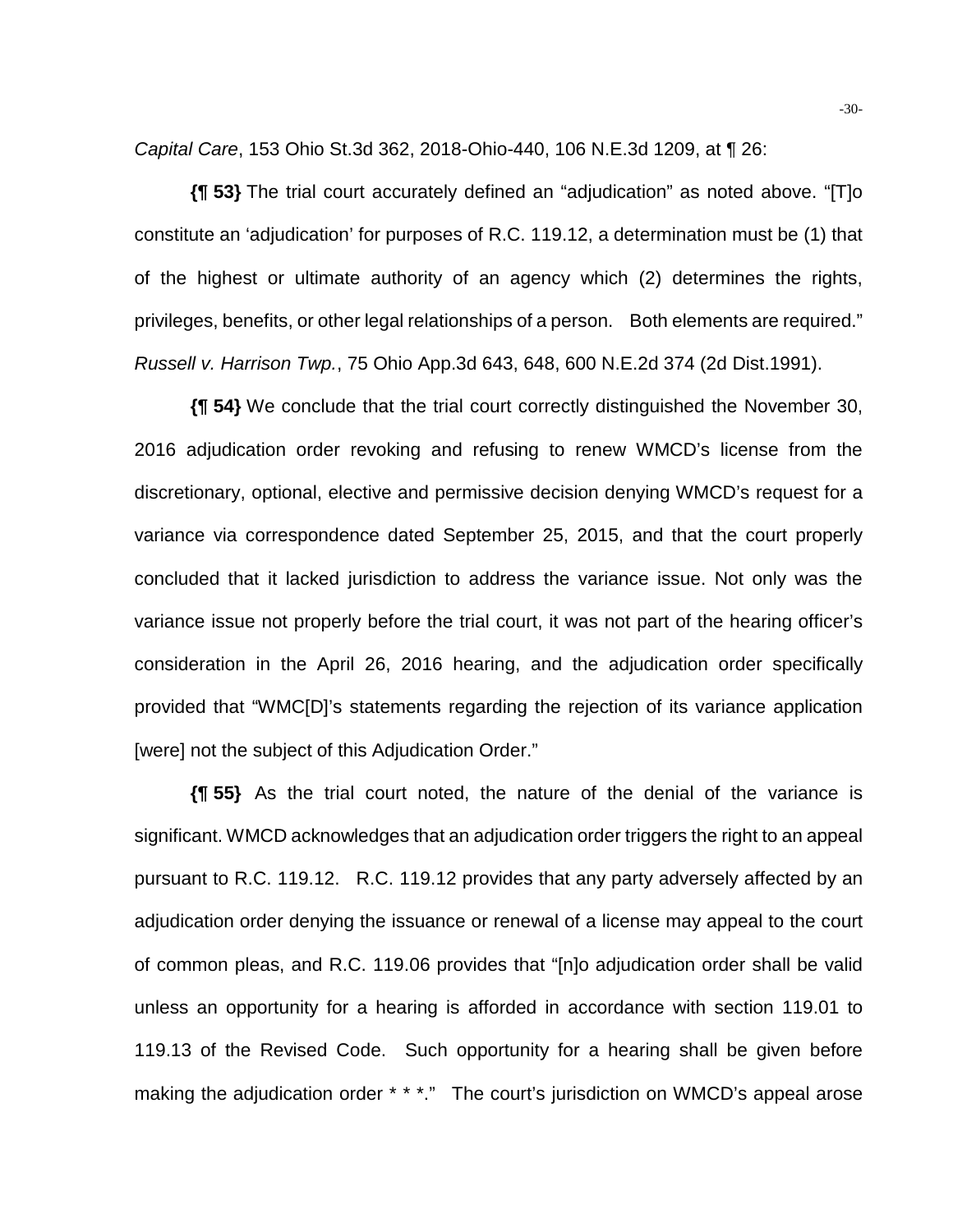from the adjudication order, which was expressly addressed to the revocation and refusal to renew WMCD's ASF license and not the denial of the variance. The variance issue was governed by Ohio Adm.Code 3701-83-14 and R.C. 3702.304 and was not a judicially reviewable determination. Since WMCD did not have a WTA or a variance from the requirement to have one, ODH was entitled to "[r]evoke, suspend, or refuse to renew the license" pursuant to Ohio Adm.Code 3701-83-05.1(C)(2).

**{¶ 56}** Pursuant to *Capital Care*, we decline to address WMCD's constitutional challenge to R.C. 3702.303 pursuant to the single-subject rule "because ODH had the authority to revoke [WMCD's] license based on the failure to comply with the administrative rule requiring a written transfer agreement with a nearby hospital, [and] it is not necessary to reach those constitutional issues." *Capital Care* at ¶ 34. ODH's finding that WMCD did not complying with Ohio Adm.Code 3701-83-19(E) was supported by reliable, probative and substantial evidence and was in accordance with law. *See id*. at ¶ 30. An abuse of discretion also was not demonstrated. WMCD's assigned error is overruled.

**{¶ 57}** The judgment of the trial court is affirmed.

. . . . . . . . . . . . .

HALL, J. and TUCKER, J., concur.

Copies sent to:

Jennifer L. Branch Alphonse A. Gerhardstein David C. Greer Stephen P. Carney